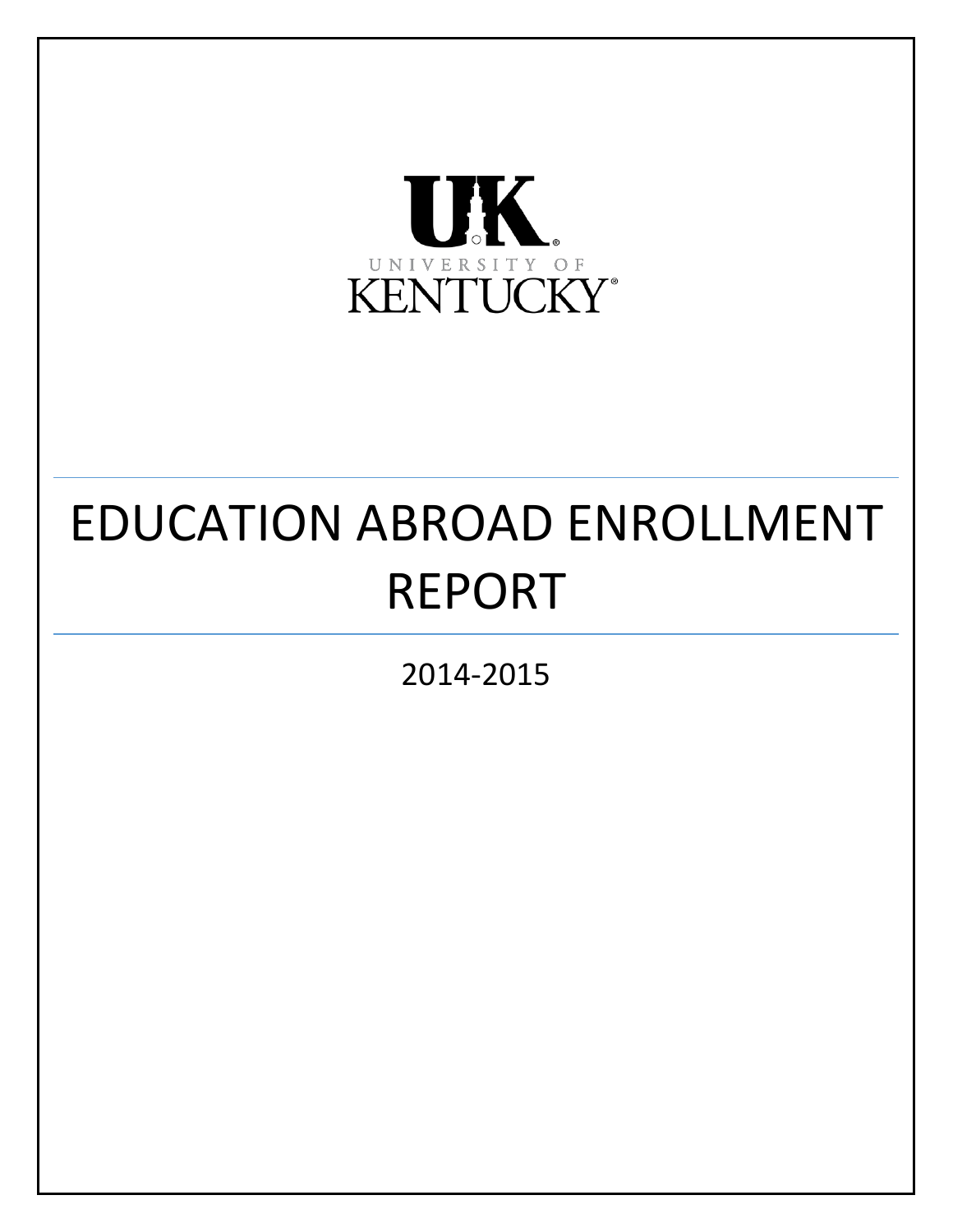# **TABLE OF CONTENTS**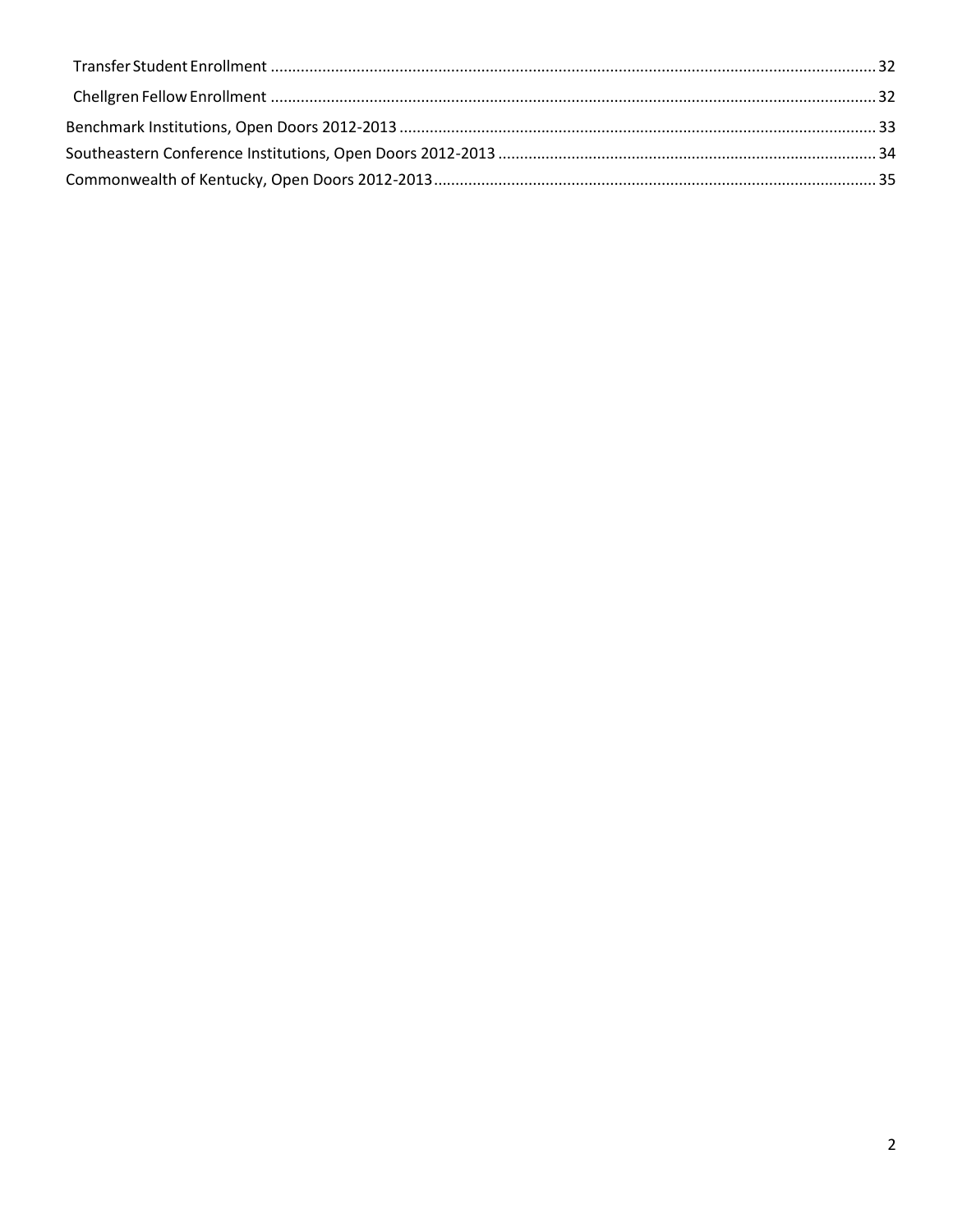

## INTRODUCTION

<span id="page-3-0"></span>The number of UK students who studied abroad for credit during the academic year 2014-15 increased by 1.6% to 1,098 enrollments. Approximately 15.04% of the 2015 graduating class earned credit abroad at some point during their UK education.

The majority, or 64.5%, of UK students chose destinations in Europe, which is higher than national averages. Spain was the most popular destination, followed by United Kingdom, France, Germany, and Ireland. Together, the College of Arts and Sciences and the Gatton College of Business account for 35% of the total education abroad enrollment. The College of Design enrolled the largest proportion of its students abroad. UK Sponsored programs enrolled 48.6% (534) of education abroad participants, followed by UK Partner programs at 18.3% (201). Sixty-six UK students participated in UK Exchange programs. The data suggest that UK Education Abroad is successful at enrolling minority students relative to their proportion in the student body. In spite of these positive trends, the University of Kentucky ranks last among its benchmark institutions with regard to education abroad participation.

For the purposes of this report, UK education abroad enrollment is compared to national enrollments as reported in the Open Doors report published annually by the Institute of International Education. Open Doors 2014 reports on enrollment during the academic year 2012-13, and is the basis for comparisons in the present document. The 2015 Open Doors report for 2013-14 enrollment will be released in November 2015.

<span id="page-3-1"></span>

# UK EDUCATION ABROAD ENROLLMENT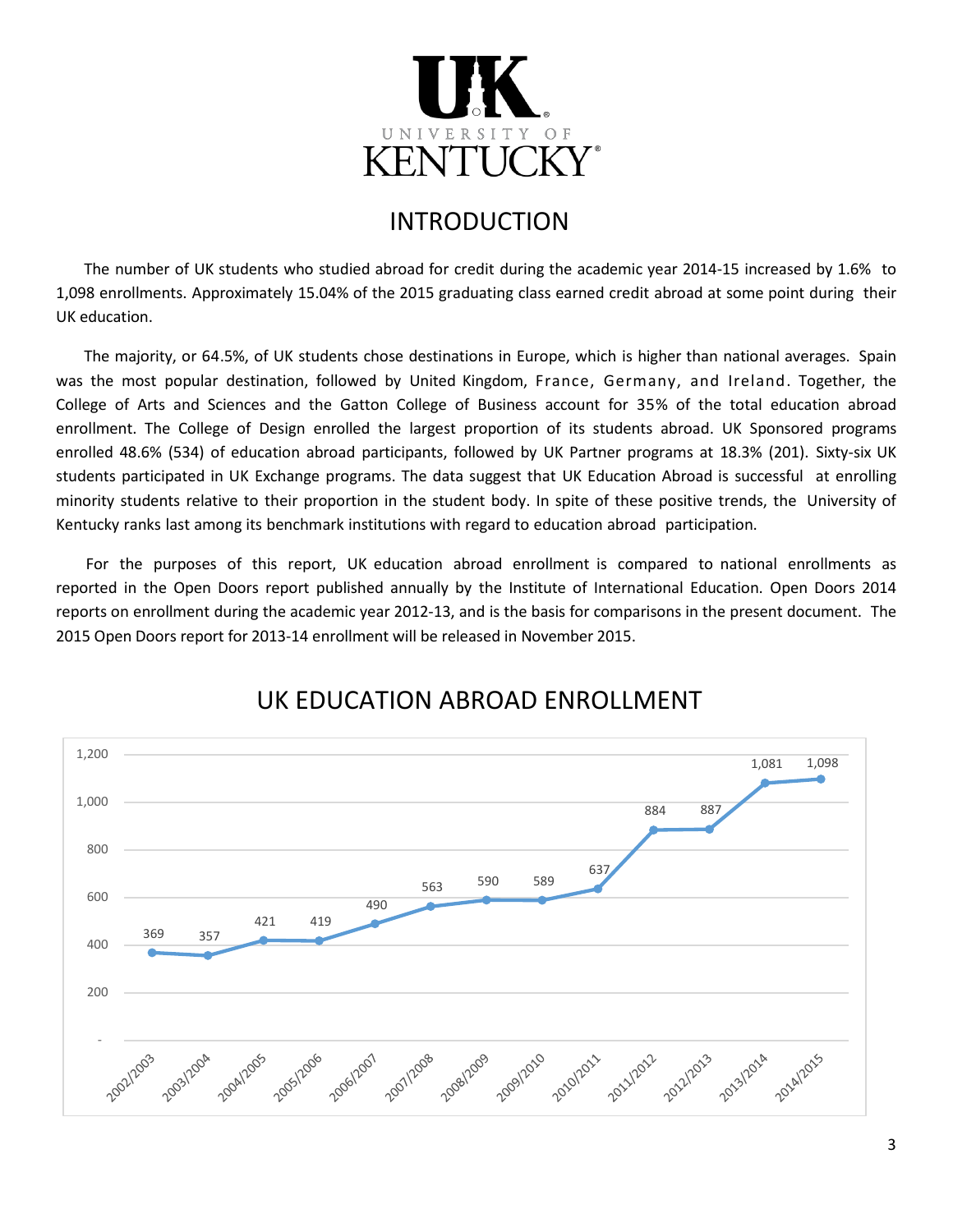# HOST REGIONS OF UK STUDENTS, FOR-CREDIT

<span id="page-4-0"></span>The majority, or 64.5%, of UK students chose destinations in Europe, which is above national averages. At 12.6%, programs in Latin America account for the second largest proportion of enrollments- which is below national averagesfollowed by Asia at 10.5%. Enrollments in the Middle East declined during this academic year due to lack of UK-Sponsored programming in the region, which had accounted for the majority of enrollments in academic year 2013-2014. Only 1.1% of students participated on programs that involved study in multiple countries.

| Geographical<br><b>Regions</b>  | 2013-2014<br><b>EA Enrollment</b> | 2014-2015<br><b>EA Enrollment</b> | 2014-2015 %<br><b>EA Enrollment</b> | <b>National Averages</b><br>(IIE, 2012-2013) |
|---------------------------------|-----------------------------------|-----------------------------------|-------------------------------------|----------------------------------------------|
| Africa                          | 64                                | 62                                | 5.6%                                | 4.6%                                         |
| Asia                            | 78                                | 115                               | 10.5%                               | 12.4%                                        |
| Europe                          | 575                               | 709                               | 64.5%                               | 53.3%                                        |
| Latin America                   | 228                               | 138                               | 12.6%                               | 15.7%                                        |
| Middle East                     | 22                                | 4                                 | 0.4%                                | 2.2%                                         |
| North America                   | 9                                 | 10                                | 0.9%                                | 0.5%                                         |
| Oceania                         | 32                                | 49                                | 4.5%                                | 4.0%                                         |
| Multiple<br><b>Destinations</b> | 73                                | 12                                | 1.1%                                | 7.3%                                         |
|                                 | 1,081                             | 1,098                             | 100%                                | 100%                                         |

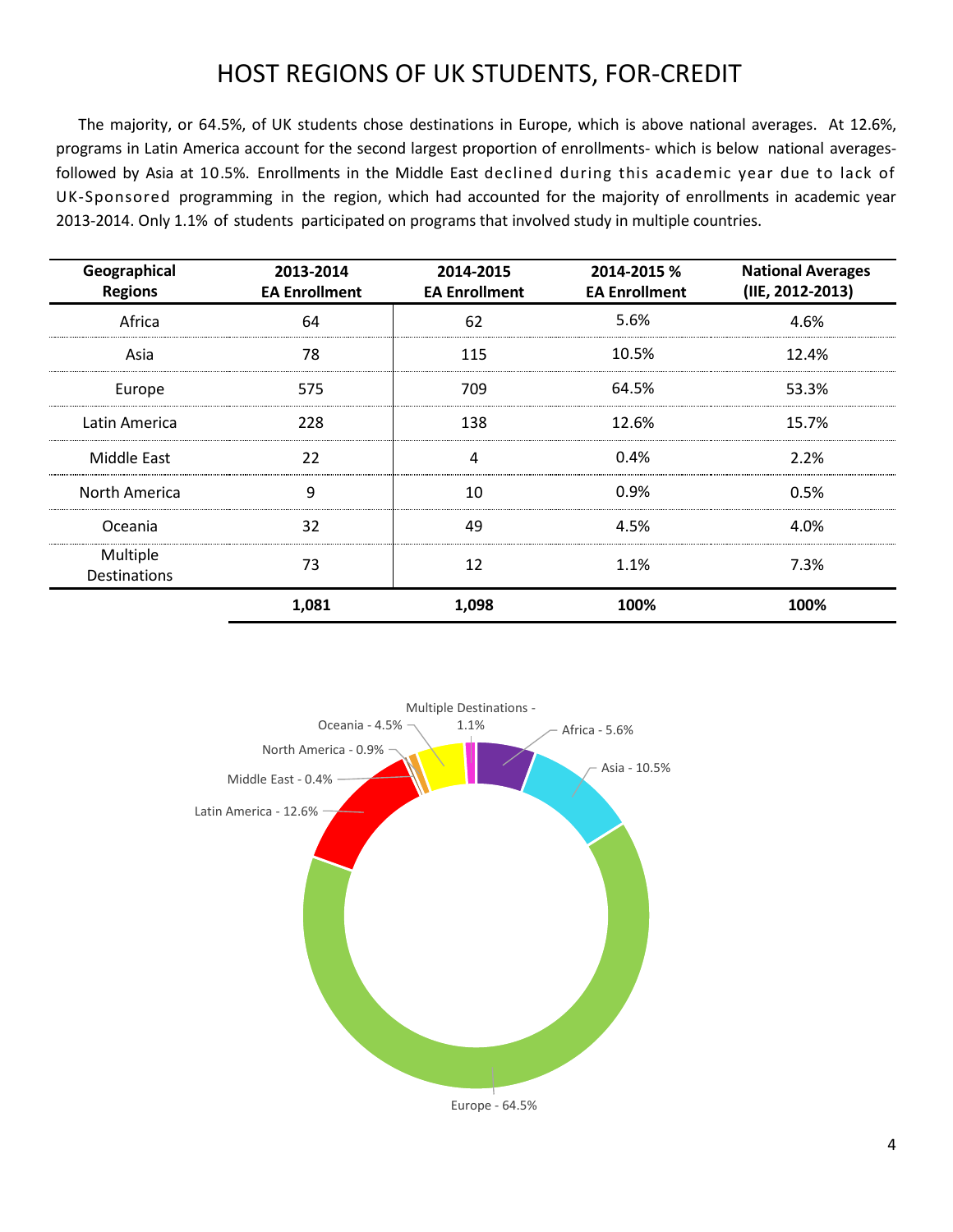# PROGRAM ENROLLMENT BY REGION & PROGRAM, FOR CREDIT

<span id="page-5-0"></span>Popular UK faculty-directed programs in Africa have continued to lead enrollments to this region of the world, particularly to South Africa. Similarly, UK Sponsored programs have sustained enrollments to Asia, especially China. The most popular programs in Europe include the CCSA London Winter program, Engineering's programs in Karlsruhe and various faculty-directed programs. Enrollments in Latin America are led by credit-bearing options via Shoulder to Shoulder Global. Oceania enrollments remain modest, but are growing with the popularity of the Bluegrass Down Under initiative.

#### <span id="page-5-1"></span>Africa

|                                                                                                                                | Acad.<br>Year | Fall<br>2014   | Winter<br>2015 | 2015           | Spring Summer<br>2015 | <b>Total</b> |
|--------------------------------------------------------------------------------------------------------------------------------|---------------|----------------|----------------|----------------|-----------------------|--------------|
| UK Sponsored: Summer Internship in Cape Town, South Africa<br>(Arts & Sciences)                                                |               |                |                |                | 12                    | 12           |
| UK Sponsored: Tanzania Study Abroad For Pre-Professional<br>Healthcare Students (Medicine) (8 Weeks)                           |               |                |                |                | 11                    | 11           |
| UK Sponsored: Strategic Communication in South Africa:<br>Promoting to the Rainbow Nation (Communications &<br>Information)    |               |                |                |                | 9                     | 9            |
| UK Independent: College of Medicine International Rotations                                                                    |               |                |                | $\overline{7}$ |                       | 7            |
| UK Sponsored: Chocolate, Farming & Fabric: Working with<br>Families in Ghana, West Africa (Agriculture, Food &<br>Environment) |               |                |                |                | 5                     | 5            |
| UK Independent: Independent International Study and Research<br>(For Credit)                                                   |               | 1              |                |                | $\overline{2}$        | 3            |
| UK Organization: Alternative Service Breaks - Ghana (credit-<br>bearing)                                                       |               |                |                | $\overline{3}$ |                       | 3            |
| UK Sponsored: Tanzania Study Abroad For Pre-Professional<br>Healthcare Students (Medicine) (4 Weeks)                           |               |                |                |                | $\overline{2}$        | 2            |
| UK Sponsored: Semester Internship in Cape Town, South Africa                                                                   |               |                |                | $\overline{2}$ |                       | 2            |
| <b>Graduate Medical Education (GME) House Staff</b>                                                                            |               |                | $\overline{2}$ |                |                       | 2            |
| UK Sponsored: Innate Immunity and Regeneration in East<br>African Rodents (Arts & Sciences)                                    |               |                |                |                | 1                     | $\mathbf{1}$ |
| UK Consortia: Teach - South Africa(COST)                                                                                       |               | $\mathbf{1}$   |                |                |                       | 1            |
| UK External: Field-Biology Conservation (WKU)                                                                                  |               |                |                |                | 1                     | $\mathbf{1}$ |
| UK External: Morocco: Field Studies in Journalism & New Media<br>(SIT)                                                         |               |                |                | $\mathbf 1$    |                       | 1            |
| UK Independent: College of Public Health International Intern                                                                  |               |                |                |                | 1                     | 1            |
| UK Partner: University of Cape Town (Arcadia)                                                                                  |               |                |                | 1              |                       | 1            |
| <b>Totals</b>                                                                                                                  | 0             | $\overline{2}$ | $\overline{2}$ | 14             | 44                    | 62           |
| <b>Percentage by Term</b>                                                                                                      | 0.0%          | 3.2%           | 3.2%           | 22.6%          | 71.0%                 | 100.0%       |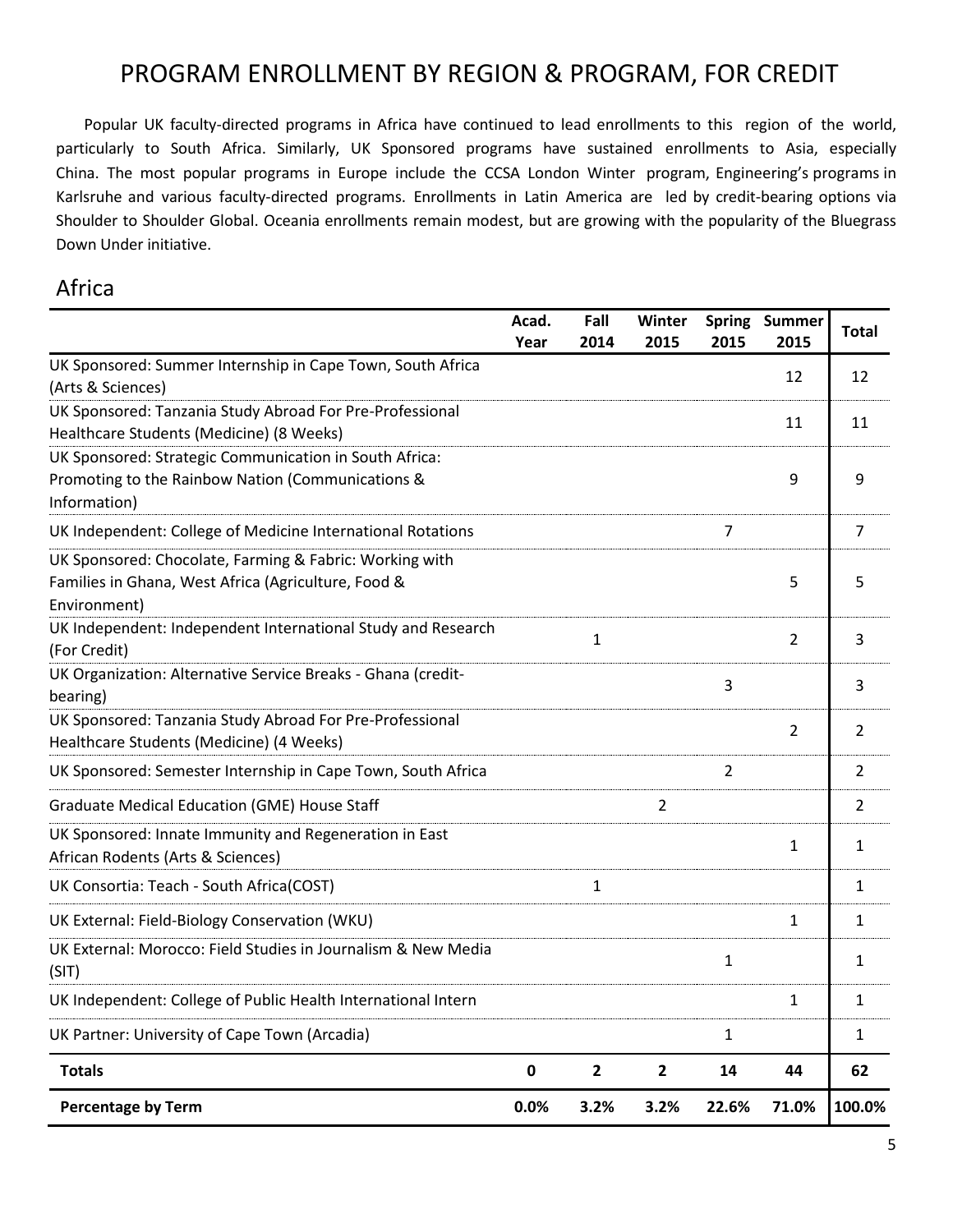<span id="page-6-0"></span>

|                                                                                                              | Acad.<br>Year | Fall<br>2014 | Winter<br>2015 | <b>Spring</b><br>2015 | <b>Summer</b><br>2015 | <b>Total</b>   |
|--------------------------------------------------------------------------------------------------------------|---------------|--------------|----------------|-----------------------|-----------------------|----------------|
| UK Sponsored: Conversational Chinese (Arts & Sciences)                                                       |               |              |                |                       | 12                    | 12             |
| UK Sponsored: India: Global Service Learning and Sustainability<br>(Engineering)                             |               |              |                |                       | 12                    | 12             |
| UK Sponsored: Studio Chinese Art at Shanghai University (Fine<br>Arts)                                       |               |              |                |                       | 11                    | 11             |
| UK Sponsored: Family, the Consumer and Culture in Korea<br>(Agriculture, Food & Environment)                 |               |              |                |                       | 9                     | 9              |
| UK Sponsored: Pharmacy Practice and Healthcare in Japan<br>(Pharmacy)                                        |               |              |                |                       | 9                     | 9              |
| UK Sponsored: Teaching English as a Second Language in China<br>(Arts & Sciences)                            |               |              |                |                       | 7                     | 7              |
| UK Independent: College of Pharmacy International Rotations                                                  |               | 3            |                | 1                     | $\overline{2}$        | 6              |
| UK Sponsored: Embedded: Preparing Students for<br>Interdisciplinary Teaching (Education)                     |               |              |                | 4                     |                       | 4              |
| UK Consortia: KIIS Summer - Experience China (KIIS)                                                          |               |              |                |                       | 4                     | 4              |
| UK Exchange: Meiji Gakuin University                                                                         |               | 1            |                | $\overline{2}$        |                       | 3              |
| UK Independent: College of Medicine International Rotations                                                  |               |              |                | 3                     |                       | 3              |
| UK Independent: Independent International Study and Research<br>(For Credit)                                 |               |              |                |                       | 3                     | 3              |
| UK Partner: Tokyo Summer - Japanese Language (IES Abroad)                                                    |               |              |                |                       | 3                     | 3              |
| UK Sponsored: Management in Public Health (Public Health)                                                    |               |              |                |                       | 2                     | 2              |
| UK Direct: Intern - Maejo University Program (Agriculture)                                                   |               |              |                |                       | 2                     | 2              |
| UK Direct: Osaka University - Japanese Short-Stay In-Session<br>Summer Program (JshIP) (Arts & Sciences)     |               |              |                |                       | 2                     | 2              |
| UK Exchange: Akita International University                                                                  | 1             |              |                | 1                     |                       | 2              |
| UK Exchange: Kansai Gaidai University                                                                        |               |              |                | $\overline{2}$        |                       | $\overline{2}$ |
| UK Exchange: Korea University Business School (Business &<br>Economics)                                      |               |              |                | $\overline{2}$        |                       | $\overline{2}$ |
| UK Independent: College of Public Health International Intern                                                |               |              |                | 1                     | 1                     | $\overline{2}$ |
| UK Partner: Chiang Mai University (TEAN)                                                                     |               | $\mathbf{1}$ |                |                       | 1                     | 2              |
| UK Sponsored: Shantou, China as an Urban Planning Laboratory:<br>Toward Sustainable Design (Arts & Sciences) |               |              |                |                       | 1                     | $\mathbf{1}$   |
| UK Direct: Nagoya University (NUSIP) (Engineering)                                                           |               |              |                |                       | 1                     | 1              |
| UK Exchange: Akita International University Summer Program                                                   |               |              |                |                       | 1                     | $\mathbf{1}$   |
| UK Exchange: City University of Hong Kong - College of Science<br>& Engineering (Arts & Sciences)            |               |              |                | 1                     |                       | 1              |
| UK Exchange: Toyo University (ISEP Exchange)                                                                 | $\mathbf{1}$  |              |                |                       |                       | 1              |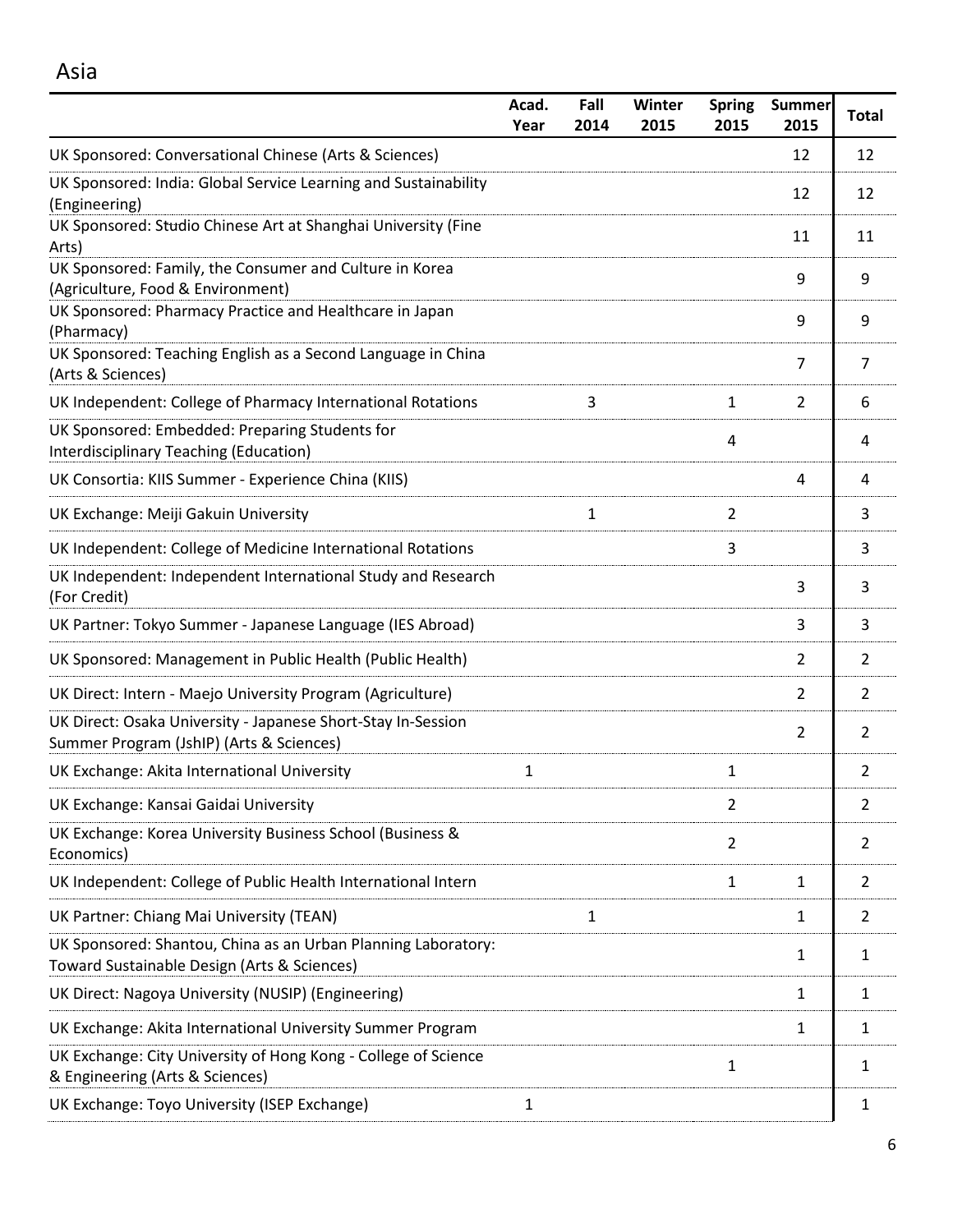|                                                                                | Acad.<br>Year | Fall<br>2014 | Winter<br>2015 | <b>Spring</b><br>2015 | <b>Summer</b><br>2015 | <b>Total</b> |
|--------------------------------------------------------------------------------|---------------|--------------|----------------|-----------------------|-----------------------|--------------|
| UK External: Christ University Summer Program (USAC)                           |               |              |                |                       | 1                     |              |
| UK External: Critical Language Scholarship Program - China                     |               |              |                |                       | 1                     |              |
| UK External: Hyderabad, India (ISA)                                            |               |              |                | 1                     |                       |              |
| UK External: University of Malaya                                              | 1             |              |                |                       |                       |              |
| UK External: Vietnam National University                                       | 1             |              |                |                       |                       | 1            |
| UK Partner: Fudan University (TEAN)                                            | 1             |              |                |                       |                       |              |
| UK Partner: Mahidol University (KEI)                                           |               |              |                | 1                     |                       |              |
| UK Partner: University of International Business and Economics<br>(UIBE) (KEI) |               |              |                | 1                     |                       |              |
| <b>Totals</b>                                                                  | 5             | 5            | $\mathbf 0$    | 20                    | 85                    | 115          |
| <b>Percentage by Term</b>                                                      | 4.3%          | 4.3%         | 0.0%           | 17.4%                 | 73.9%                 | 100.0%       |

# <span id="page-7-0"></span>Europe

|                                                                                                                          | Acad. | Fall | Winter | <b>Spring</b> | <b>Summer</b> | <b>Total</b> |
|--------------------------------------------------------------------------------------------------------------------------|-------|------|--------|---------------|---------------|--------------|
|                                                                                                                          | Year  | 2014 | 2015   | 2015          | 2015          |              |
| UK Consortia: CCSA - London/Dublin Winter (CCSA)                                                                         |       |      | 27     |               |               | 27           |
| UK Sponsored: Engineering and Calculus III in Karlsruhe<br>(Engineering)                                                 |       |      |        |               | 24            | 24           |
| UK Sponsored: Rome & Prague: Ancient to Modern Architecture<br>(Design)                                                  |       |      |        |               | 23            | 23           |
| UK Sponsored: Concepts of Income Taxation with an<br>International Flavor (Business and Economics)                       |       |      |        |               | 23            | 23           |
| UK Sponsored: Health & Wellness in Spain (Education) (Summer)                                                            |       |      |        |               | 22            | 22           |
| UK Sponsored: Embedded: Lifestyle as a Tourism Attraction<br>(Agriculture, Food & Environment)                           |       |      |        | 21            |               | 21           |
| UK Consortia: CCSA - London Summer (CCSA)                                                                                |       |      |        |               | 17            | 17           |
| UK Sponsored: Engineering/MBA International Study - Europe                                                               |       |      |        |               | 16            | 16           |
| UK Sponsored: Discover Madrid (Arts & Sciences)                                                                          |       |      |        |               | 15            | 15           |
| UK Consortia: KIIS Summer - Experience Paris II- Advanced<br>French Language & Culture (KIIS)                            |       |      |        |               | 15            | 15           |
| UK Sponsored: Power and the Preservation of Information in<br>Belfast, Galway & Dublin (Communication & Information)     |       |      |        |               | 14            | 14           |
| UK Sponsored: Leadership Lessons from Prague (Agriculture,<br>Food & Environment)                                        |       |      |        |               | 14            | 14           |
| UK Sponsored: Embedded: Merchandising, Apparel & Textiles in<br>Florence & Rome, Italy (Agriculture, Food & Environment) |       |      |        | 14            |               | 14           |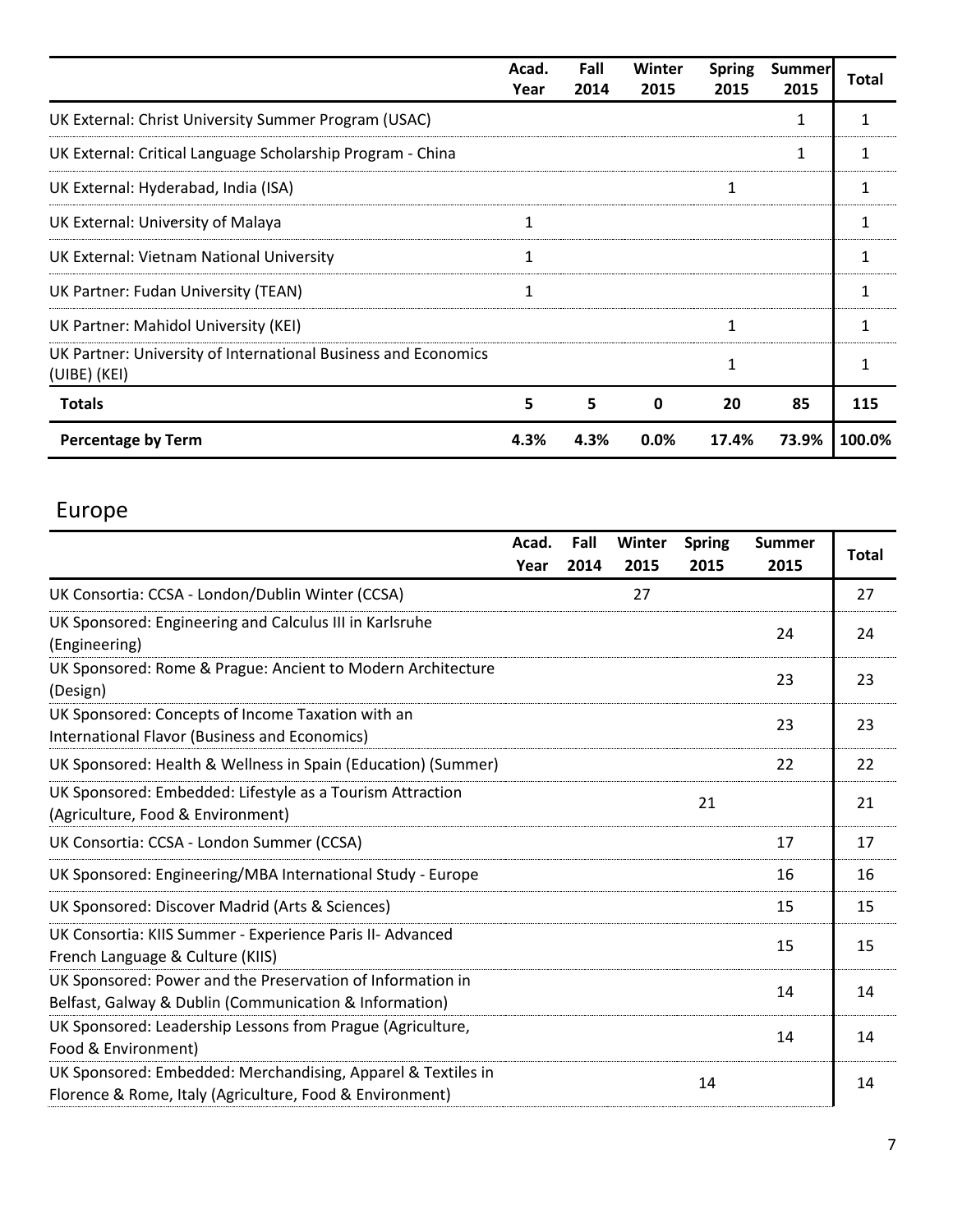|                                                                                                                                      | Acad.<br>Year | Fall<br>2014   | Winter<br>2015 | <b>Spring</b><br>2015 | <b>Summer</b><br>2015 | <b>Total</b>   |
|--------------------------------------------------------------------------------------------------------------------------------------|---------------|----------------|----------------|-----------------------|-----------------------|----------------|
| UK Partner: Intern - Summer in Barcelona (KEI)                                                                                       |               |                |                |                       | 14                    | 14             |
| UK Sponsored: Navigating the 'Grand Tour': A Creative<br><b>Exploration of Student Travel (Honors)</b>                               |               |                |                |                       | 13                    | 13             |
| UK Sponsored: Honors - Theatre, Culture & Art in Paris (Honors)                                                                      |               |                |                |                       | 13                    | 13             |
| UK Sponsored: Drawing & Painting in Paris (Fine Arts)                                                                                |               |                |                |                       | 13                    | 13             |
| UK Consortia: KIIS Summer - Experience Italy (KIIS)                                                                                  |               |                |                |                       | 13                    | 13             |
| UK Sponsored: Sketch Abroad: Spain and Southwest France<br>(Agriculture, Food & Environment)                                         |               |                |                |                       | 12                    | 12             |
| UK Partner: Universidad Autónoma de Barcelona - International<br>Studies, Business & Culture (ISA)                                   |               | $\overline{2}$ |                | 6                     | 4                     | 12             |
| UK Partner: Lorenzo de' Medici Semester Program - Florence<br>(API)                                                                  |               | $\mathbf{1}$   |                | 5                     | 6                     | 12             |
| UK Sponsored: Renewable Energy (Option A - Long/Homestay)<br>(Engineering)                                                           |               |                |                |                       | 11                    | 11             |
| UK Sponsored: Intensive Intermediate German (Arts & Sciences)                                                                        |               |                |                |                       | 11                    | 11             |
| UK Independent: Independent International Study and Research<br>(For Credit)                                                         |               |                |                | 1                     | 10                    | 11             |
| UK Sponsored: UK Women's Choral Excursión through Spain<br>(Fine Arts)                                                               |               |                |                |                       | 10                    | 10             |
| UK Sponsored: Journalism in Context: World Media Systems in<br>Dublin (Communication & Information)                                  |               |                |                |                       | 10                    | 10             |
| UK Sponsored: Global Energy Issues in Karlsruhe (Engineering)                                                                        |               |                |                |                       | 10                    | 10             |
| UK Partner: Intern - Summer in London (Arcadia)                                                                                      |               |                |                |                       | 10                    | 10             |
| UK Sponsored: Embedded: International Community Dynamics:<br>Political Explorations in Scotland (Agriculture, Food &<br>Environment) |               |                |                | 9                     |                       | 9              |
| UK Sponsored: Architecture Studio in Berlin (Design)                                                                                 |               |                |                |                       | 9                     | 9              |
| UK Partner: Menéndez Pelayo International University -<br>International Studies, Business & Spanish Language (ISA)                   |               | 4              |                | 5                     |                       | 9              |
| UK Sponsored: Sexual Health and Sex Education in the<br>Netherlands (Education)                                                      |               |                |                |                       | $\overline{7}$        | $\overline{7}$ |
| UK Sponsored: Creative Advertising Strategy in Germany<br>(Communication & Information)                                              |               |                |                |                       | $\overline{7}$        | 7              |
| UK Independent: College of Pharmacy International Rotations                                                                          |               | $\overline{2}$ |                | $\overline{2}$        | 3                     | 7              |
| UK Exchange: University of Central Lancashire                                                                                        |               | 3              |                | 4                     |                       | 7              |
| UK Exchange: Carlos III University of Madrid                                                                                         | $\mathbf{1}$  | 5              |                | $\mathbf{1}$          |                       | 7              |
| UK Sponsored: The History & Philosophy of Physical Education &<br>Sport (Education)                                                  |               |                |                |                       | 6                     | 6              |
| UK Sponsored: First Adventures in a Global Marketplace<br>(Communication & Information)                                              |               |                |                |                       | 6                     | 6              |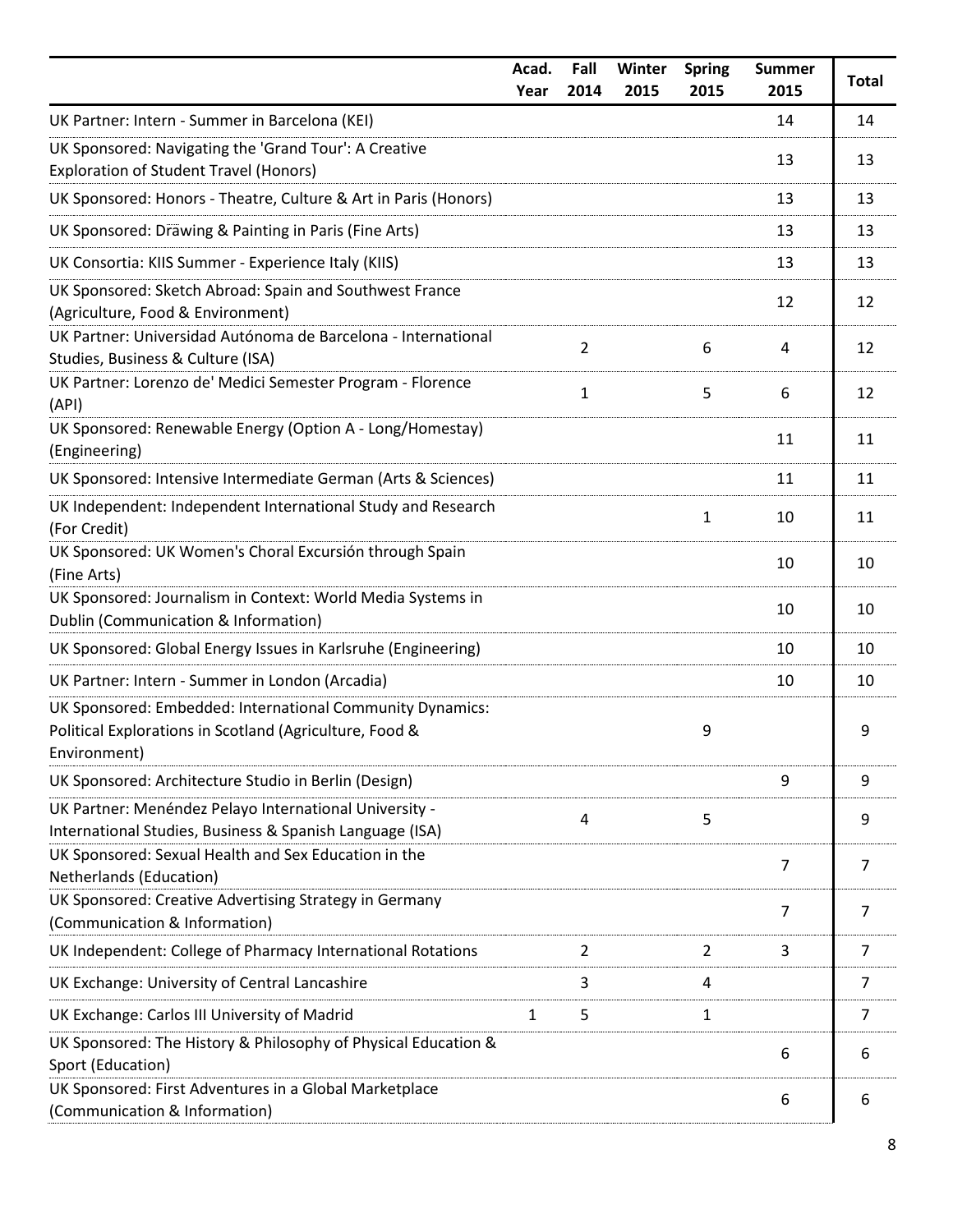|                                                                                                                | Acad.<br>Year | Fall<br>2014   | Winter<br>2015 | <b>Spring</b><br>2015 | <b>Summer</b><br>2015 | <b>Total</b> |
|----------------------------------------------------------------------------------------------------------------|---------------|----------------|----------------|-----------------------|-----------------------|--------------|
| UK Sponsored: Exploring Brass in Greece (Fine Arts)                                                            |               |                | 6              |                       |                       | 6            |
| UK Partner: Summer Nursing Program (Nutrition & Microbiology)<br>at the University of Ulster, Northern Ireland |               |                |                |                       | 6                     | 6            |
| UK Partner: John Cabot University Direct Enrollment (API)                                                      |               | 2              |                | 3                     | $\mathbf{1}$          | 6            |
| UK Consortia: KIIS Summer - Experience Salzburg (KIIS)                                                         |               |                |                |                       | 6                     | 6            |
| UK Consortia: KIIS Summer - Experience Greece (KIIS)                                                           |               |                |                |                       | 6                     | 6            |
| UK Consortia: KIIS Summer - Experience Berlin (KIIS)                                                           |               |                |                |                       | 6                     | 6            |
| UK Sponsored: Kinesiology and Health Promotion in Valencia<br>(Education) (Spring Semester)                    |               |                |                | 5                     |                       | 5            |
| UK Sponsored: Delft Scenarios: Design Studio in the Netherlands<br>(Design)                                    |               |                |                |                       | 5                     | 5            |
| UK Partner: University of Granada - Intensive Spanish Language<br>(ISA)                                        |               |                |                |                       | 5                     | 5            |
| UK Partner: Pablo de Olavide University - Hispanic Studies,<br>Business & Spanish Language (ISA)               |               |                |                | 5                     |                       | 5            |
| UK Consortia: KIIS Summer - Experience Spain II - Advanced<br>Spanish Language & Culture (KIIS)                |               |                |                |                       | 5                     | 5            |
| UK Consortia: KIIS Summer - Experience Paris I (KIIS)                                                          |               |                |                |                       | 5                     | 5            |
| UK Sponsored: Renewable Energy (Option B - Short/Homestay)<br>(Engineering)                                    |               |                |                |                       | 4                     | 4            |
| UK Sponsored: Prague Summer Nights: A Festival of Music<br>History and Vocal Literature Option A (Fine Arts)   |               |                |                |                       | 4                     | 4            |
| UK Partner: Summer Study Abroad (DIS)                                                                          |               |                |                |                       | 4                     | 4            |
| UK Partner: Griffith College Dublin (KEI)                                                                      |               | $\overline{2}$ |                | $\overline{2}$        |                       | 4            |
| UK Partner: Florence University of the Arts (FUA) (SAI)                                                        |               |                |                |                       | 4                     | 4            |
| UK Independent: College of Health Sciences International<br>Rotations                                          |               |                |                | 1                     | 3                     | 4            |
| UK Exchange: Lancaster University                                                                              | $\mathbf{1}$  | 3              |                |                       |                       | 4            |
| UK Exchange: Heidelberg University                                                                             | 3             |                |                | 1                     |                       | 4            |
| UK Direct: Maynooth University, Ireland summer school                                                          |               |                |                |                       | 4                     | 4            |
| UK Consortia: KIIS Summer - Experience Munich (KIIS)                                                           |               |                |                |                       | 4                     | 4            |
| UK Partner: University of Malaga-Summer Spanish Language,<br>Literature & Electives in English (ISA)           |               |                |                |                       | 3                     | 3            |
| UK Partner: University of Granada - Spanish Language and<br>Culture (ISA)                                      |               |                |                |                       | 3                     | 3            |
| UK Partner: University of Economics - International Business &<br>Economics (ISA)                              |               | $\overline{2}$ |                | 1                     |                       | 3            |
| UK Partner: Menéndez Pelayo International University - Spanish<br>Language, Culture & Business- Summer (ISA)   |               |                |                |                       | 3                     | 3            |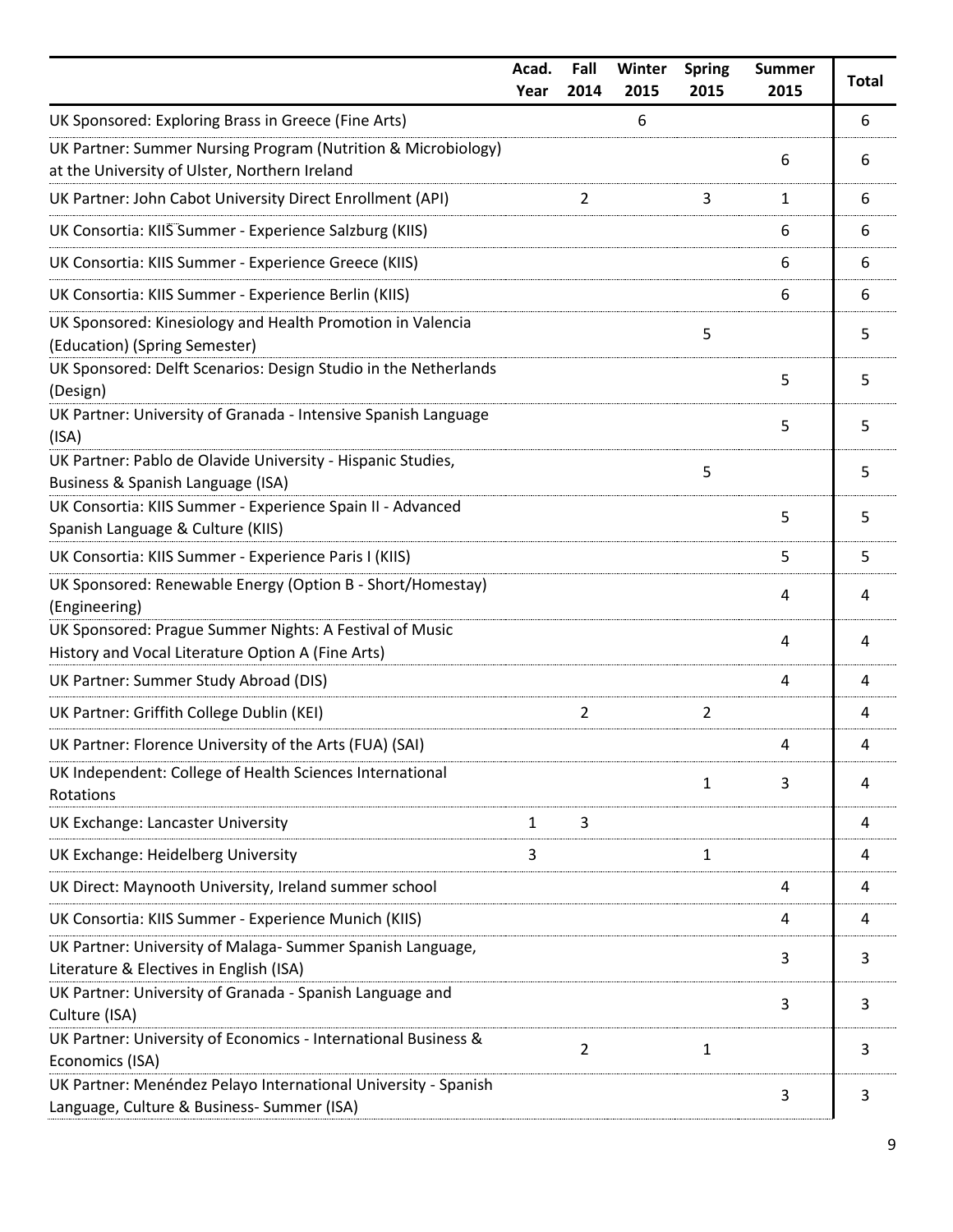|                                                                                                     | Acad.<br>Year | Fall<br>2014   | Winter<br>2015 | <b>Spring</b><br>2015 | <b>Summer</b><br>2015 | <b>Total</b>   |
|-----------------------------------------------------------------------------------------------------|---------------|----------------|----------------|-----------------------|-----------------------|----------------|
| UK Partner: Menendez Pelayo International University - Spanish<br>Language & Culture - Summer (ISA) |               |                |                |                       | 3                     | 3              |
| UK Partner: London South Bank University (KEI)                                                      |               |                |                | 3                     |                       | 3              |
| UK Exchange: Maynooth University, Ireland                                                           |               | 1              |                | 2                     |                       | 3              |
| UK Exchange: Linkoping University (Education)                                                       |               |                |                | 3                     |                       | 3              |
| UK Consortia: KIIS Summer - Experience Austria-Bregenz (KIIS)                                       |               |                |                |                       | 3                     | 3              |
| UK Partner: University of Valencia - Spanish Language, Culture &<br>Literature (ISA)                |               |                |                |                       | $\overline{2}$        | $\overline{2}$ |
| UK Partner: Moscow State University (KEI)                                                           |               | 1              |                | 1                     |                       | $\overline{2}$ |
| UK Partner: Business, Sciences & Liberal Arts (ISA)                                                 |               | 2              |                |                       |                       | $\overline{2}$ |
| UK Exchange: WHU-Otto Beisheim School of Management<br>(Business & Economics)                       |               | $\overline{2}$ |                |                       |                       | $\overline{2}$ |
| UK Exchange: Vienna University of Economics and Business<br>(Business & Economics)                  |               |                |                | $\overline{2}$        |                       | $\overline{2}$ |
| UK Exchange: Università Cattolica del Sacro Cuore (ISEP<br>Exchange)                                |               |                |                | $\overline{2}$        |                       | $\overline{2}$ |
| UK Exchange: The Grenoble School of Management (Business &<br>Economics)                            |               | $\mathbf{1}$   |                | 1                     |                       | $\overline{2}$ |
| UK Exchange: Burgundy School of Business (Business &<br>Economics)                                  |               | $\mathbf{1}$   |                | 1                     |                       | $\overline{2}$ |
| UK Direct: Manchester Business School (Business & Economics)                                        |               |                |                |                       | $\overline{2}$        | $\overline{2}$ |
| UK Consortia: KIIS Summer - Experience Spain (May) (KIIS)                                           |               |                |                |                       | $\overline{2}$        | $\overline{2}$ |
| UK Consortia: KIIS Summer - Experience Slavic Europe (KIIS)                                         |               |                |                |                       | $\overline{2}$        | $\overline{2}$ |
| UK Consortia: KIIS Summer - Experience Barcelona (KIIS)                                             |               |                |                |                       | 2                     | 2              |
| UK Sponsored: Renewable Energy (Option B - Short/Apartment)<br>(Engineering)                        |               |                |                |                       | 1                     | 1              |
| UK Sponsored: Renewable Energy (Option A - Long/Apartment)<br>(Engineering)                         |               |                |                |                       | $\mathbf{1}$          | 1              |
| UK Sponsored: ISER: International Symposium on Educational<br>Reform - Sweden (Education)           |               |                |                |                       | $\mathbf{1}$          | 1              |
| UK Partner: Vladivostok State University of Economics and<br>Service - The Russian Far East (SRAS)  |               | $\mathbf{1}$   |                |                       |                       | 1              |
| UK Partner: Vienna Summer - Psychology                                                              |               |                |                |                       | $\mathbf{1}$          | $\mathbf{1}$   |
| UK Partner: University of Granada - Spanish Language, Culture,<br>and Electives (ISA)               |               |                |                | 1                     |                       | 1              |
| UK Partner: University of Granada - Hispanic Studies (ISA)                                          |               | $\mathbf{1}$   |                |                       |                       | $\mathbf{1}$   |
| UK Partner: University of Deusto - Business, International<br>Relations & Spanish Language (ISA)    |               |                |                | $\mathbf 1$           |                       | 1              |
| UK Partner: Umbra Institute (Arcadia)                                                               |               | $\mathbf{1}$   |                |                       |                       | 1              |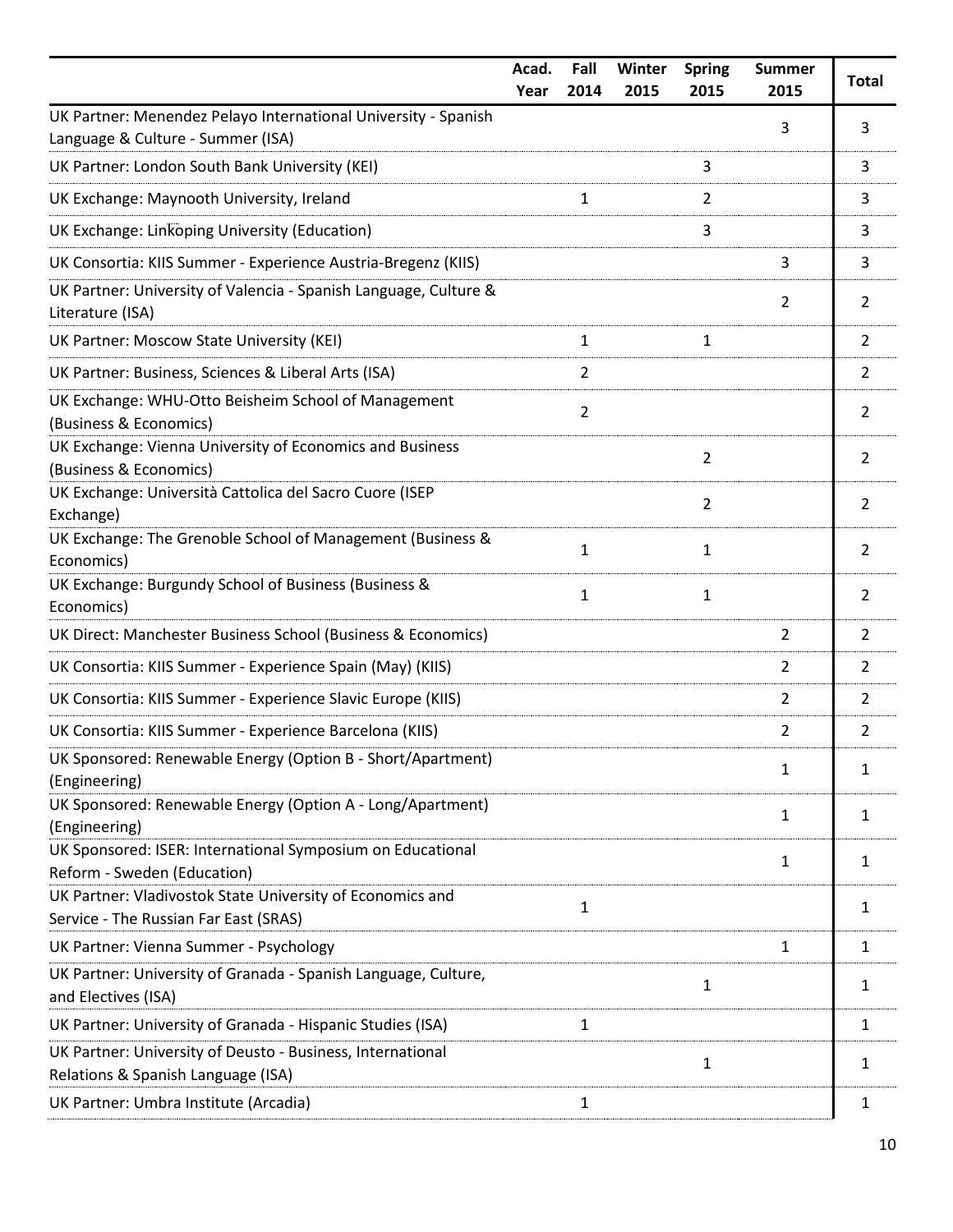|                                                                                                      | Acad.<br>Year | Fall<br>2014 | Winter<br>2015 | <b>Spring</b><br>2015 | <b>Summer</b><br>2015 | <b>Total</b> |
|------------------------------------------------------------------------------------------------------|---------------|--------------|----------------|-----------------------|-----------------------|--------------|
| UK Partner: Stendhal University -Grenoble 3: Intensive French<br>Language (CEA)                      |               | 1            |                |                       |                       | 1            |
| UK Partner: Menendez Pelayo International University -<br>Education in a Multicultural Context (ISA) |               |              |                | 1                     |                       | 1            |
| UK Partner: Justice and Human Rights (DIS)                                                           |               |              |                | 1                     |                       | 1            |
| UK Partner: ISA Paris & Catholic University of Paris - Arts &<br>French Language (ISA)               |               |              |                |                       | 1                     | 1            |
| UK Partner: Intern - London Parliamentary Program (Arcadia)                                          |               | 1            |                |                       |                       | 1            |
| UK Partner: Iceland - Renewable Energy, Technology, and<br><b>Resource Economics (SIT)</b>           |               |              |                |                       | 1                     | 1            |
| UK Partner: Global Design: Griffith College Dublin (KEI)                                             |               |              |                | 1                     |                       | 1            |
| UK Partner: Global Design: Florence University of the Arts (SAI)                                     |               |              |                | 1                     |                       | 1            |
| UK Partner: EuroScholars - Undergraduate Research in Europe<br>(ISA)                                 |               |              |                | 1                     |                       | 1            |
| UK Partner: European Institute of Design (KEI)                                                       |               |              |                | 1                     |                       | 1            |
| UK Partner: Communication (DIS)                                                                      |               |              |                | 1                     |                       | 1            |
| UK Partner: Celtic Blue: University of Glasgow (Arcadia)                                             |               |              |                | 1                     |                       | 1            |
| UK Partner: Celtic Blue: University College Dublin (Arcadia)                                         |               | $\mathbf{1}$ |                |                       |                       | 1            |
| UK Partner: Celtic Blue: National University of Ireland - Galway<br>(Arcadia)                        | $\mathbf{1}$  |              |                |                       |                       | 1            |
| UK Partner: CEA Global Campus -Paris: Liberal Arts and Social<br>Sciences (CEA)                      |               | $\mathbf{1}$ |                |                       |                       | 1            |
| UK Partner: CEA Global Campus -Paris: International Business                                         |               |              |                | 1                     |                       | 1            |
| UK Partner: Business, Communications & Liberal Arts at SKEMA<br>(CEA)                                |               |              |                | 1                     |                       | 1            |
| UK Partner: Aix-Marseille University: French Language and<br>Culture (CEA)                           |               | 1            |                |                       |                       | 1            |
| UK Partner: Advanced Russian Language and Area Studies<br>(American Councils)                        | 1             |              |                |                       |                       | 1            |
| UK External: University of Leeds (IFSA-Butler)                                                       |               | 1            |                |                       |                       | 1            |
| UK External: University of Evansville - Harlaxton College                                            |               |              |                | 1                     |                       | 1            |
| UK External: Université de Caen (ISEP Exchange)                                                      |               | 1            |                |                       |                       | 1            |
| UK External: UCONN Neuroscience in Spain                                                             |               |              |                |                       | 1                     | 1            |
| UK External: Select Study Abroad Florence                                                            |               |              |                |                       | 1                     | 1            |
| UK External: Middlebury College - Middlebury School in Russia:<br>Yaroslavl                          |               | 1            |                |                       |                       | 1            |
| UK External: Miami University Dolibois European Center                                               |               |              |                | 1                     |                       | 1            |
| UK External: King's College Summer 2 (IFSA-Butler)                                                   |               |              |                |                       | 1                     | 1            |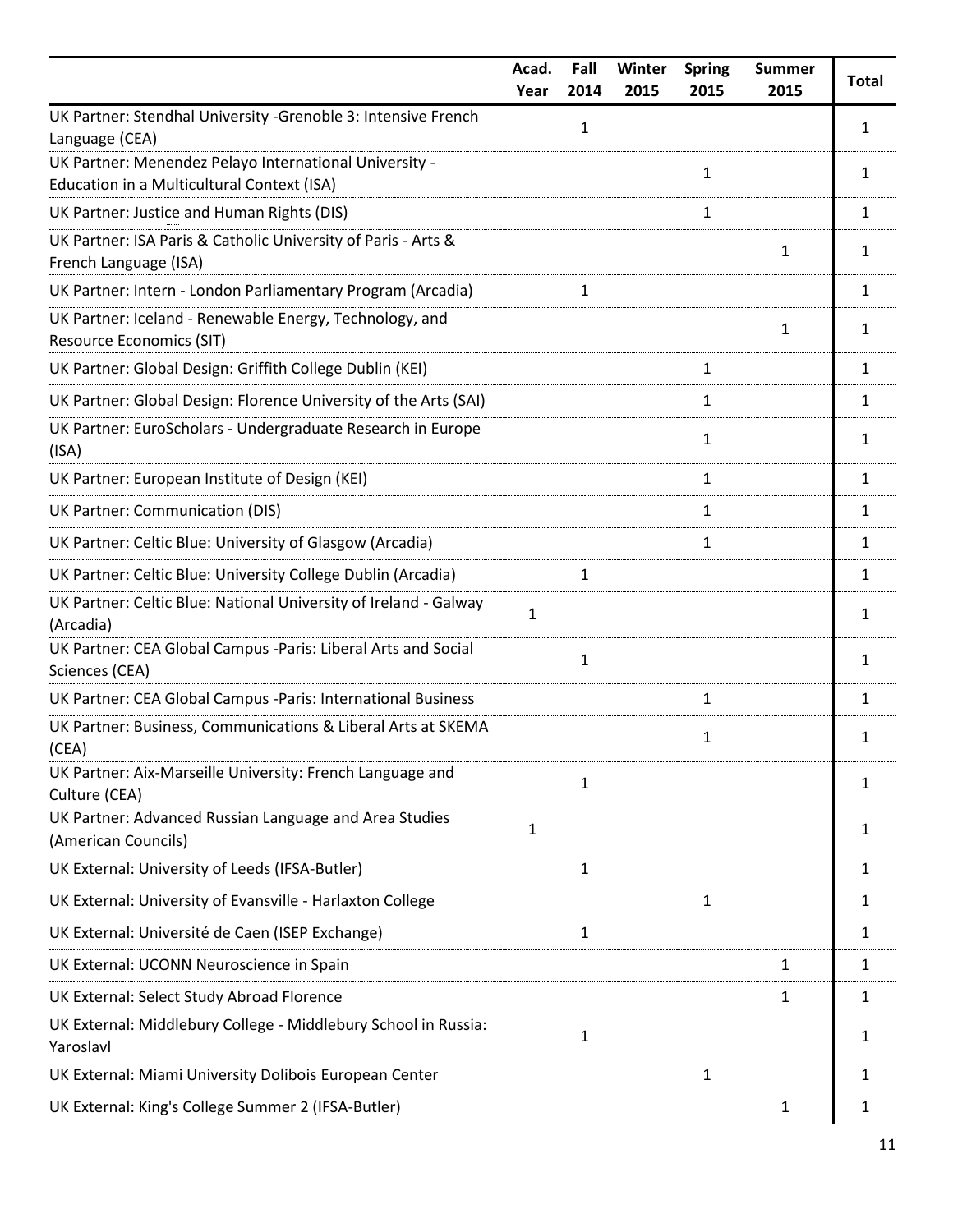|                                                                                                                    | Acad.<br>Year | Fall<br>2014 | Winter<br>2015 | <b>Spring</b><br>2015 | <b>Summer</b><br>2015 | <b>Total</b> |
|--------------------------------------------------------------------------------------------------------------------|---------------|--------------|----------------|-----------------------|-----------------------|--------------|
| UK External: Irish Studies in Cork (USAC)                                                                          |               |              |                |                       | $\mathbf{1}$          | $\mathbf{1}$ |
| UK External: IAU College - Liberal Arts (CEA)                                                                      |               |              |                | 1                     |                       | 1            |
| UK External: GREEN Program                                                                                         |               |              |                |                       | $\mathbf{1}$          | 1            |
| UK External: Global Lead Oglethorpe                                                                                |               |              |                |                       | 1                     | 1            |
| <b>UK External: Forum Nexus</b>                                                                                    |               |              |                |                       | 1                     | 1            |
| UK External: Comenius University: Summer School of Slovak<br>Language & Culture                                    |               |              |                |                       | 1                     | 1            |
| UK External: American College of Thessaloniki (ISA)                                                                |               |              |                |                       | $\mathbf{1}$          | $\mathbf{1}$ |
| UK Exchange: University of Education of Ludwigsburg (Graduate<br>School)                                           |               |              |                | 1                     |                       | 1            |
| UK Exchange: University of Caen (Lexington Sister Cities)                                                          |               |              |                | 1                     |                       | 1            |
| UK Exchange: Stockholm School of Economics (Business &<br>Economics)                                               |               |              |                | 1                     |                       | 1            |
| UK Exchange: Aix-Marseille Université (ISEP Exchange)                                                              |               |              |                | 1                     |                       | $\mathbf{1}$ |
| UK Direct: Vienna University of Economics and Business<br>(Business & Economics)                                   |               |              |                |                       | $\mathbf{1}$          | 1            |
| UK Direct: Kent State University, CAED: College of Architecture<br>and Environmental Design In Italy (Design)      |               |              |                | 1                     |                       | 1            |
| UK Direct: Katholieke Universiteit Leuven- Theology and Religious<br>Studies (Arts & Sciences)                     | $\mathbf{1}$  |              |                |                       |                       | $\mathbf{1}$ |
| UK Direct: Environmental Science & Engineering in Belgium-<br>Texas A&M (Agriculture)                              |               |              |                |                       | $\mathbf{1}$          | 1            |
| UK Consortia: Teach - Greece (COST)                                                                                |               | 1            |                |                       |                       | 1            |
| UK Consortia: KIIS Winter - Italy (KIIS)                                                                           |               |              | 1              |                       |                       | 1            |
| UK Consortia: KIIS Summer - Experience Spain I - Intermediate<br>Spanish Language & Culture (KIIS)                 |               |              |                |                       | 1                     | 1            |
| UK Consortia: KIIS Semester - Experience Regensburg -<br>Intermediate to Advanced German Language & Culture (KIIS) |               |              |                | 1                     |                       | 1            |
| UK Consortia: KIIS Semester - Experience Caen - Beginning to<br>Advanced French Language & Culture (KIIS)          |               |              |                | 1                     |                       | $\mathbf{1}$ |
| UK Consortia: CCSA - London Winter (CCSA)                                                                          |               |              | 1              |                       |                       | 1            |
| UK Consortia: CCSA - Ireland Early Summer (CCSA)                                                                   |               |              |                |                       | $\mathbf{1}$          | $\mathbf{1}$ |
| <b>Totals</b>                                                                                                      | 8             | 46           | 35             | 123                   | 497                   | 709          |
| <b>Percentage by Term</b>                                                                                          | 1.1%          | 6.5%         | 4.9%           | 17.3%                 | 70.1%                 | 100.0%       |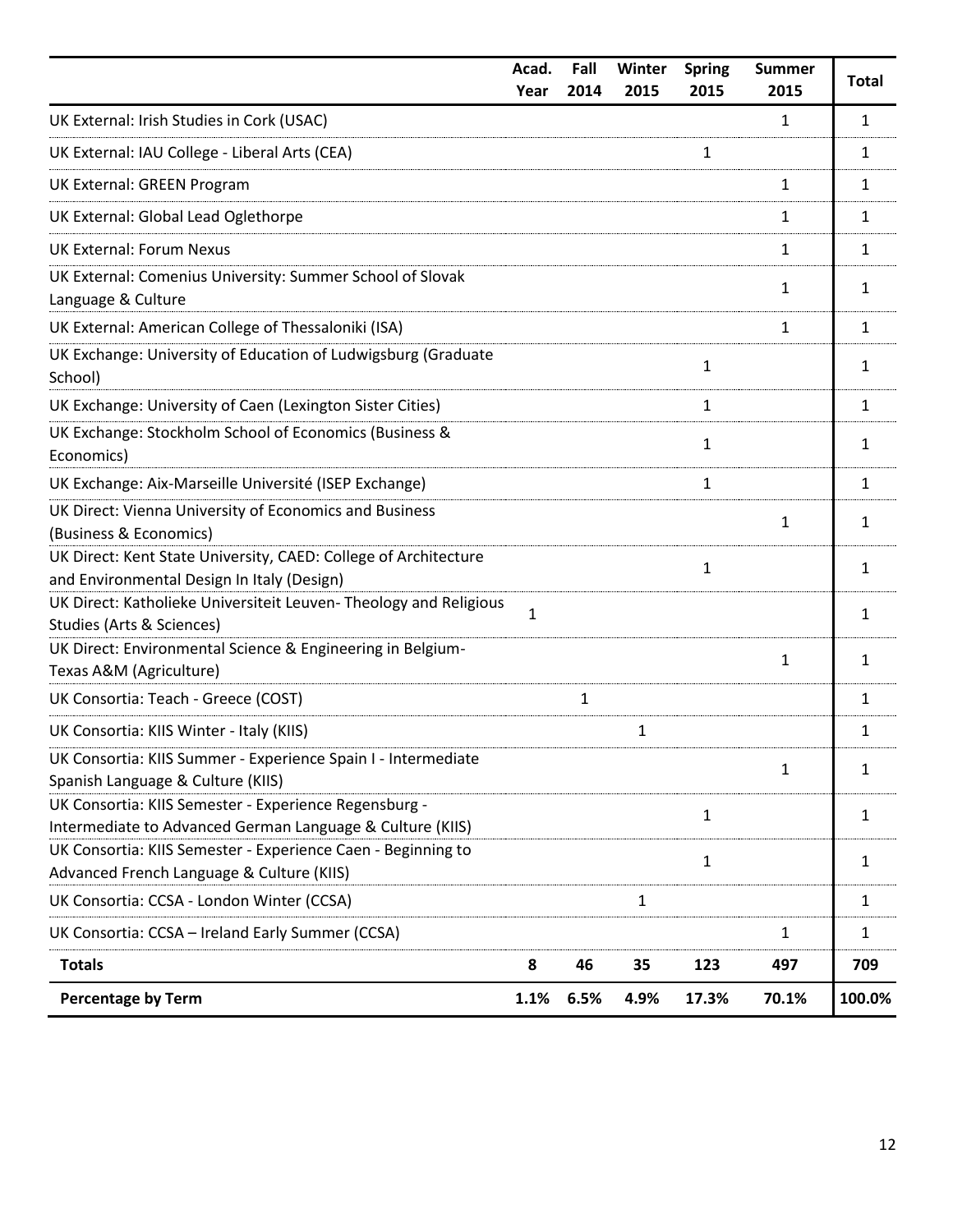## <span id="page-13-0"></span>Latin America

| Fall<br>Acad.                                                                                      | Winter         | <b>Spring</b>  | <b>Summer</b> | <b>Total</b>   |
|----------------------------------------------------------------------------------------------------|----------------|----------------|---------------|----------------|
| Year<br>2014                                                                                       | 2015           | 2015           | 2015          |                |
| UK Organization: Shoulder to Shoulder Global: Ecuador - August<br>Brigade (credit-bearing)         |                | 19             |               | 19             |
| UK Organization: Shoulder to Shoulder Global: Ecuador - March                                      |                | 19             |               | 19             |
| Brigade (credit-bearing)                                                                           |                |                |               |                |
| UK Organization: Shoulder to Shoulder Global: Ecuador - May                                        |                | 17             |               | 17             |
| Brigade (credit-bearing)                                                                           |                |                |               |                |
| UK Partner: Costa Rica - Study Abroad & Spanish Immersion in<br>Heredia (SOL)                      |                | $\overline{2}$ | 9             | 11             |
| UK Sponsored: Culture and Communication in Peru: From                                              |                |                |               |                |
| Ancient Incas to Modern Urban Organizations (Communication<br>& Information)                       |                |                | 8             | 8              |
| UK Sponsored: Early Education in Guatemala (Education)                                             |                |                | 6             | 6              |
| 3<br>UK Exchange: Universidad San Francisco de Quito                                               |                | 2              |               | 5              |
| UK Sponsored: Embedded: Nursing in a Global Health Setting<br>(Nursing)                            |                | 5              |               | 5              |
| UK Sponsored: Mountains to Coast: Field Studies in Costa Rica<br>(Agriculture, Food & Environment) |                |                | 5             | 5              |
| UK Independent: Independent International Study and Research<br>1<br>(For Credit)                  | 1              |                | 2             | 4              |
| Graduate Medical Education (GME) House Staff                                                       |                | 3              |               | 3              |
| UK Organization: Alternative Service Breaks - Dominican<br>Republic (credit-bearing)               |                | 3              |               | 3              |
| UK Sponsored: Advanced Concepts in Sustainable Crop                                                |                |                |               |                |
| Production & Disease Management: Insights From Nicaragua                                           |                | 3              |               | 3              |
| (Agriculture, Food & Environment)                                                                  |                |                |               |                |
| ISA Service-Learning Cusco, Peru: 12-week Service-Learning<br>1                                    |                |                | $\mathbf{1}$  | $\overline{2}$ |
| UK Consortia: KIIS Winter - Maya Mexico (KIIS)                                                     | 2              |                |               | 2              |
| UK Organization: Alternative Service Breaks - Nicaragua (credit-<br>$\overline{2}$<br>bearing)     |                |                |               | 2              |
| UK Partner: Latin University of Costa Rica - Spanish Immersion                                     | $\overline{2}$ |                |               | 2              |
| and Study-Winter (Sol)                                                                             |                |                |               |                |
| UK Sponsored: Intensive Medical Spanish and Tropical Medicine<br>(Medicine)                        |                |                | 2             | 2              |
| UK Sponsored: Social and Environmental Justice in Southern                                         |                |                | 2             | 2              |
| Mexico (Arts & Sciences)                                                                           |                |                |               |                |
| UK Consortia: CCSA - Belize Anthropology                                                           |                |                | 1             | 1              |
| UK Consortia: KIIS Summer - Experience Costa Rica (KIIS)                                           |                |                | 1             | 1              |
| UK Consortia: Teach - The Baldwin School, Puerto Rico (COST)<br>1                                  |                |                |               | 1              |
| UK External: Afro-Brazilian Culture & Portuguese Language<br>(Univ. of South Florida)              |                |                | 1             | 1              |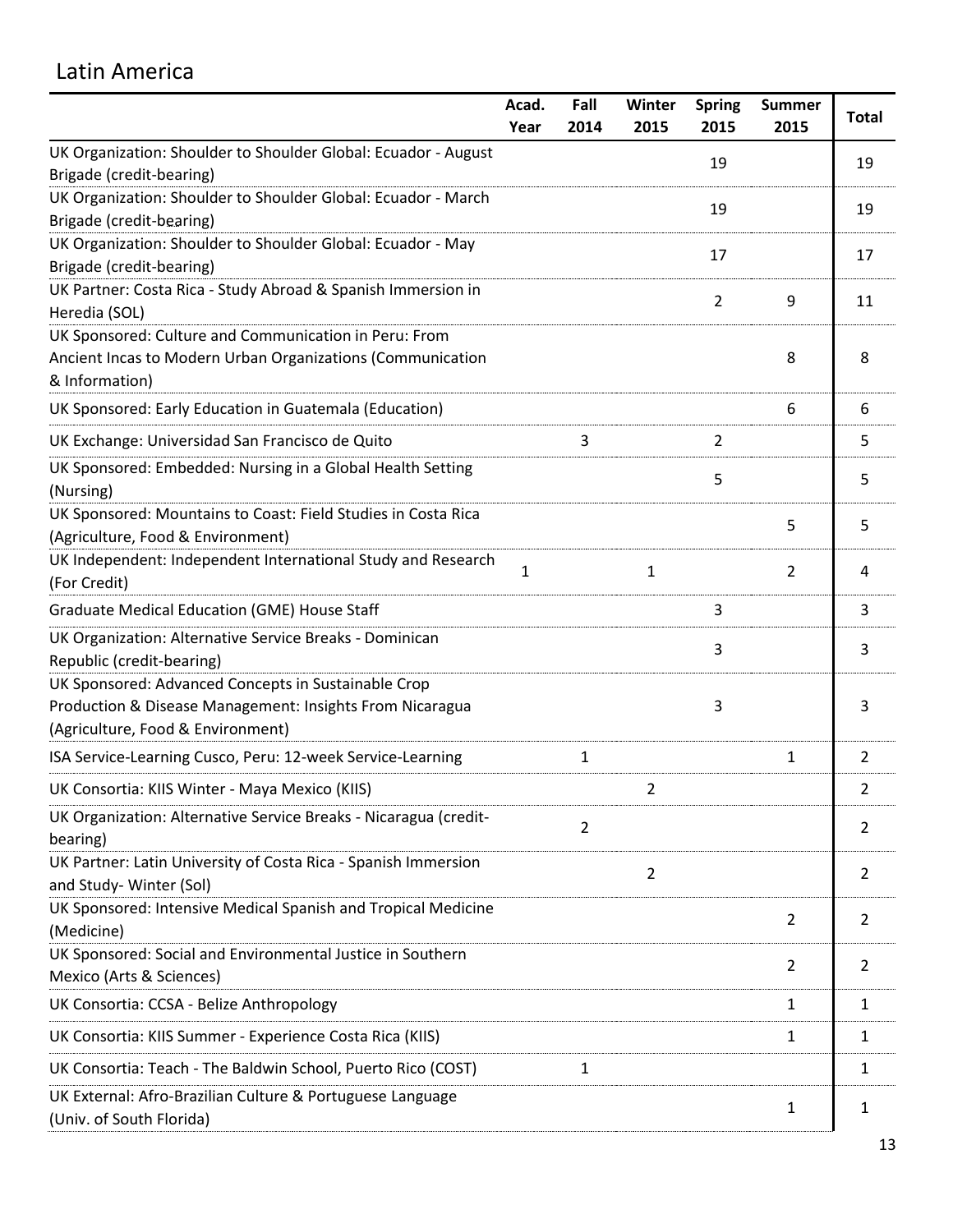|                                                                                                          | Acad.<br>Year | Fall<br>2014 | Winter<br>2015 | <b>Spring</b><br>2015 | <b>Summer</b><br>2015 | <b>Total</b> |
|----------------------------------------------------------------------------------------------------------|---------------|--------------|----------------|-----------------------|-----------------------|--------------|
| UK External: Spanish Language, Liberal Arts & Environment (ISA)                                          |               | $\mathbf{1}$ |                |                       |                       | 1            |
| UK Independent: College of Health Sciences International<br>Rotations                                    |               |              |                | 1                     |                       | 1            |
| UK Independent: College of Medicine International Rotations                                              |               |              |                | 1                     |                       | 1            |
| UK Independent: College of Public Health International Intern                                            |               |              |                |                       | 1                     | 1            |
| UK Partner: Academia Buenos Aires - ESEADE - Intensive Spanish<br>Language - Winter (Sol)                |               |              | $\mathbf{1}$   |                       |                       | 1            |
| UK Partner: Adolfo Ibáñez University - Business and Culture in<br>English & Courses with Locals (ISA)    |               | $\mathbf{1}$ |                |                       |                       | 1            |
| UK Partner: CIEE Study Center - Tropical Ecology and<br>Conservation (CIEE)                              |               |              |                |                       | $\mathbf{1}$          | 1            |
| UK Partner: Intern - Summer in Ecuador (KEI)                                                             |               |              |                |                       | $\mathbf{1}$          | 1            |
| UK Partner: Pontifical Catholic University - Spanish Language &<br>Latin American Studies - Summer (ISA) |               |              |                |                       | 1                     | 1            |
| UK Partner: Pontifical Catholic University - Spanish Language<br>and Latin American Studies (ISA)        |               |              |                | 1                     |                       | 1            |
| UK Partner: University of Belgrano - Intensive Spanish Language<br>(Sol)                                 |               |              |                |                       | $\mathbf{1}$          | 1            |
| UK Partner: University of Belgrano - Spanish Language and<br>Electives (Sol)                             |               |              |                | $\mathbf{1}$          |                       | 1            |
| UK Sponsored: Embedded: Student Teaching in Guatemala<br>(Education)                                     |               |              |                | 1                     |                       | 1            |
| <b>Totals</b>                                                                                            | $\mathbf{1}$  | 9            | 6              | 78                    | 43                    | 137          |
| <b>Percentage by Term</b>                                                                                | 0.7%          | 6.6%         | 4.4%           | 56.9%                 | 31.4%                 | 100.0%       |

# <span id="page-14-0"></span>Oceania

|                                                                                                                          | Acad.<br>Year | Fall<br>2014 | Winter<br>2015 | <b>Spring</b><br>2015 | <b>Summer</b><br>2015 | Total |
|--------------------------------------------------------------------------------------------------------------------------|---------------|--------------|----------------|-----------------------|-----------------------|-------|
| UK Sponsored: Horsemanship Down Under: A Survey of the<br>Equine Industry in Australia (Agriculture, Food & Environment) |               |              |                |                       | 17                    | 17    |
| UK Partner: Intern - Australia Summer Internship Program<br>(TEAN)                                                       |               |              |                |                       | 13                    | 13    |
| <b>UK Exchange: Charles Sturt University</b>                                                                             |               | 3            |                |                       |                       | 4     |
| UK Consortia: Teach - New Zealand (COST)                                                                                 |               |              |                | 2                     |                       | 3     |
| UK Partner: Bluegrass Down Under: Griffith University (TEAN)                                                             |               |              |                | $\overline{2}$        |                       | ς     |
| UK Partner: Bluegrass Down Under: University of New South<br>Wales (TEAN)                                                |               |              |                | 3                     |                       |       |
| UK Exchange: Teach - Charles Sturt University                                                                            |               |              |                | $\overline{2}$        |                       |       |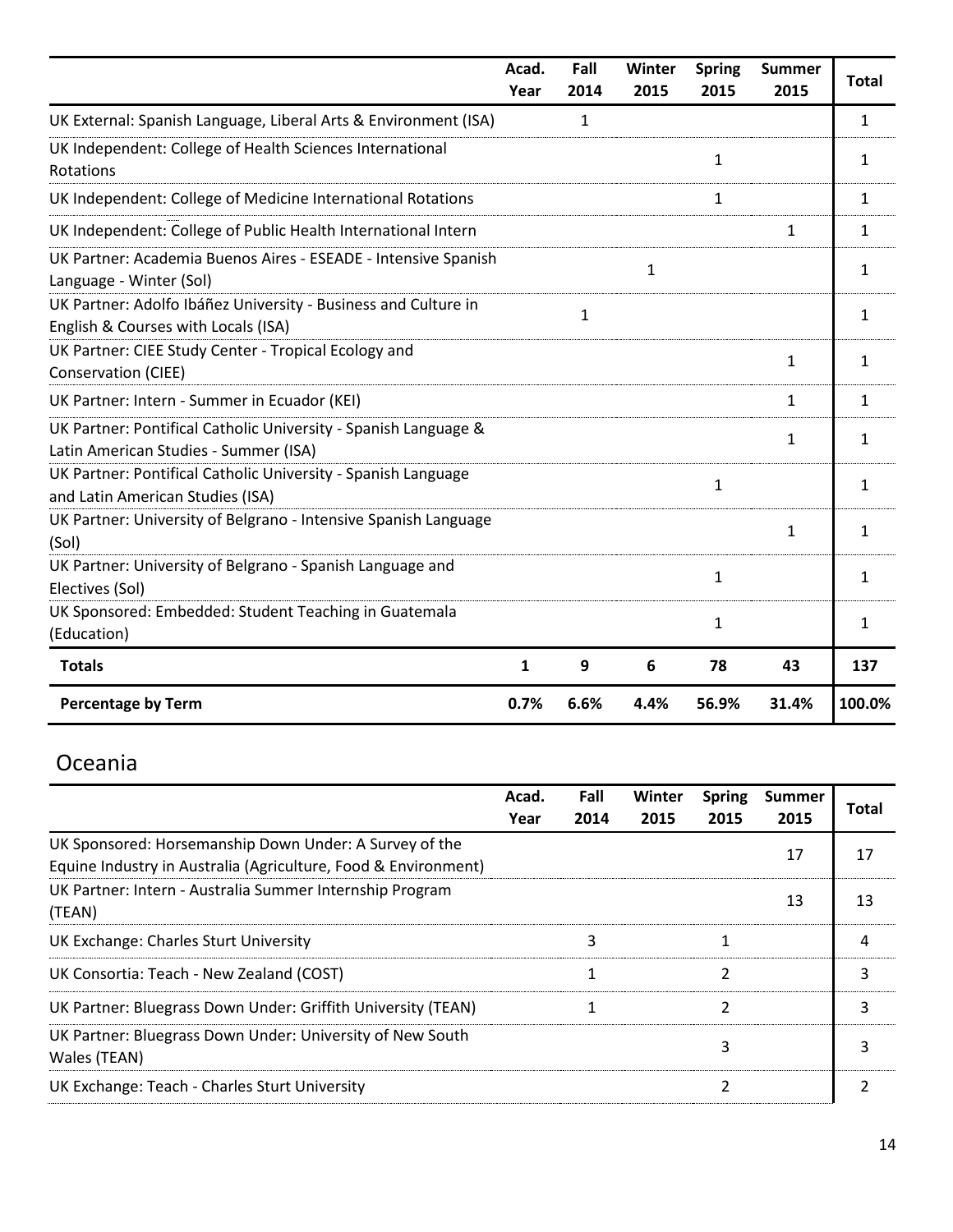| <b>Percentage by Term</b>                                                           | $0.0\%$ | 14.3% | $0.0\%$     | 22.4% | 63.3% | 100.0% |
|-------------------------------------------------------------------------------------|---------|-------|-------------|-------|-------|--------|
| <b>Totals</b>                                                                       | 0       |       | $\mathbf 0$ | 11    | 31    | 49     |
| UK Partner: Bluegrass Down Under: Royal Melbourne Institute<br>of Technology (TEAN) |         |       |             |       |       |        |
| UK Independent: Independent International Study and<br>Research (For Credit)        |         |       |             |       |       |        |
| UK External: Bond University (EAN)                                                  |         |       |             |       |       |        |
| UK Exchange: Massey Univ. - Palmerston North (ISEP Exchange)                        |         |       |             |       |       |        |
|                                                                                     |         |       |             |       |       |        |

## <span id="page-15-0"></span>Middle East

|                                                                    | Acad.<br>Year | Fall<br>2014 | <b>Winter</b><br>2015 | <b>Spring</b><br>2015 | <b>Summer</b><br>2015 | Total  |
|--------------------------------------------------------------------|---------------|--------------|-----------------------|-----------------------|-----------------------|--------|
| UK Direct: University of Haifa (Health Sciences)                   |               |              |                       |                       |                       |        |
| UK External: American University of Beirut                         |               |              |                       |                       | 1                     |        |
| UK Partner: Area & Arabic Language Studies in Jordan<br>(AMIDEAST) |               |              |                       |                       |                       |        |
| UK Partner: Jordan - Modernization and Social Change (SIT)         |               |              |                       |                       |                       |        |
| <b>Totals</b>                                                      | 1             | 0            | 0                     | 2                     |                       |        |
| <b>Percentage by Term</b>                                          | 25.0%         | $0.0\%$      | $0.0\%$               | 50.0%                 | 25.0%                 | 100.0% |

## <span id="page-15-1"></span>North America

|                                                                                  | Acad.<br>Year | Fall<br>2014 | Winter<br>2015 | <b>Spring</b><br>2015 | <b>Summer</b><br>2015 | <b>Total</b> |
|----------------------------------------------------------------------------------|---------------|--------------|----------------|-----------------------|-----------------------|--------------|
| UK Sponsored: Embedded: Service & Cultural Immersion of<br>Merida, Mexico (CAFE) |               | 10           |                |                       |                       | 10           |
| <b>Totals</b>                                                                    | 0             | 10           | 0              | 0                     | 0                     | 10           |
| <b>Percentage by Term</b>                                                        | $0.0\%$       | 100.0%       | $0.0\%$        | $0.0\%$               | $0.0\%$               | 100.0%       |

# <span id="page-15-2"></span>Multiple Destinations

|                                                                                  | Acad.<br>Year | Fall<br>2014 | Winter<br>2015 | <b>Spring</b><br>2015 | <b>Summer</b><br>2015 | Total  |
|----------------------------------------------------------------------------------|---------------|--------------|----------------|-----------------------|-----------------------|--------|
| UK Partner: Semester at Sea - Fall & Spring Voyage (Semester<br>at Sea)          |               | 3            |                |                       |                       | 6      |
| UK Sponsored: Crime and Justice at International Crossroads<br>(Arts & Sciences) |               |              |                |                       | 6                     | 6      |
| <b>Totals</b>                                                                    | 0             | 3            | 0              | 3                     | 6                     | 12     |
| <b>Percentage by Term</b>                                                        | 0.0%          | 25.0%        | $0.0\%$        | 25.0%                 | 50.0%                 | 100.0% |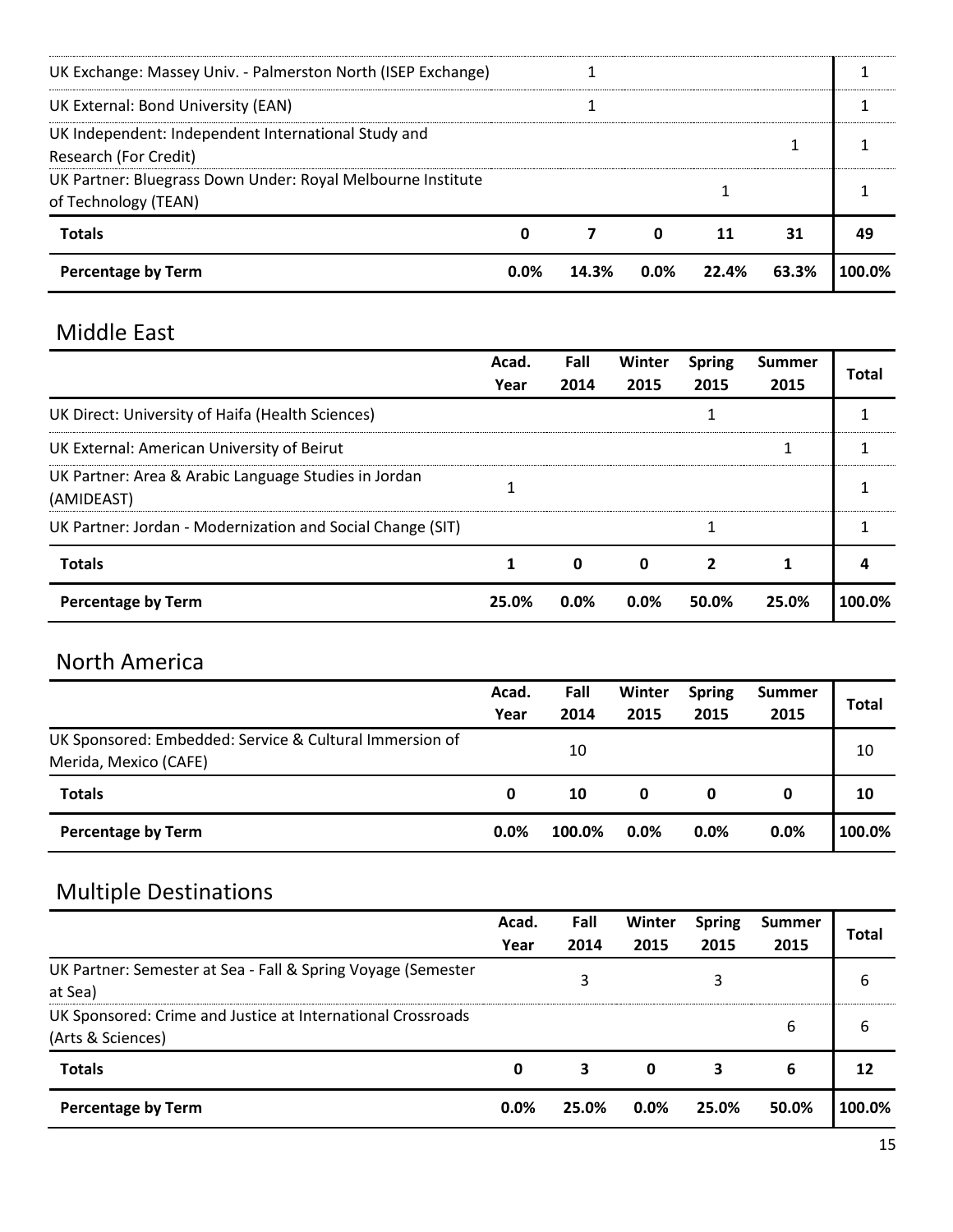## HOST REGION OF UK PARTICIPANTS, NON-CREDIT

<span id="page-16-0"></span>The UK International Center also provides services to individuals participating in international education experiences for which credit is not earned. This largely includes group travel programming, such as the Shoulder to Shoulder program in Ecuador. Non-credit-bearing enrollments, such as athletic and music-related group travel programming, are also included here. Starting in Academic Year 2014-15, services will be provided to these individuals by both the UK Education Abroad office and the Office of International Health, Safety & Security (IHSS). Non-credit group programs will be accounted for by IHSS.

| <b>Geographical Regions</b> | 2013-2014<br><b>EA Enrollment</b> | 2014-2015<br><b>EA Enrollment</b> | % of Total<br>Non-credit |
|-----------------------------|-----------------------------------|-----------------------------------|--------------------------|
| Africa                      | 32                                | 30                                | 7.9%                     |
| Asia                        | 70                                | 40                                | 10.6%                    |
| Europe                      | 48                                | 157                               | 41.5%                    |
| Latin America               | 156                               | 123                               | 32.5%                    |
| Middle East                 | 1                                 | $\mathbf{0}$                      | 0.0%                     |
| North America               | $\overline{2}$                    | 24                                | 6.3%                     |
| Oceania                     | $\Omega$                          | $\overline{2}$                    | 0.5%                     |
| <b>Multiple Regions</b>     | 0                                 | $\overline{2}$                    | 0.5%                     |
|                             | 309                               | 378                               | 100%                     |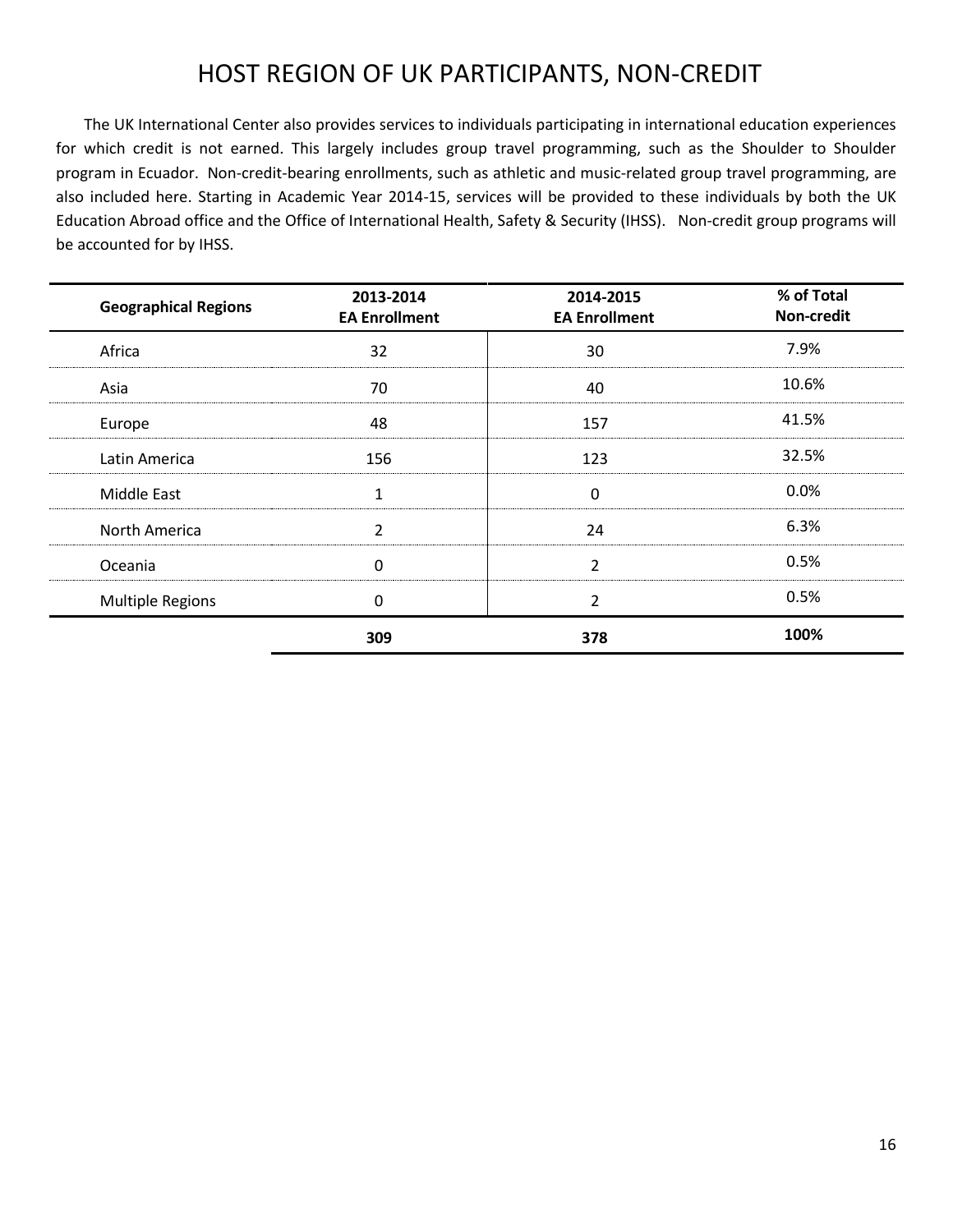## LEADING DESTINATIONS, FOR-CREDIT

<span id="page-17-0"></span>Spain has emerged as the most popular destination for UK students, with a total of 172 (12.4%). It is followed by United Kingdom (9.8%) and France (7.5%). The top five leading destinations (Spain, United Kingdom, France, Germany, and Ireland) account for 43.8% of the total enrollment.

|     | Country        | 2013-2014<br>EA Enrollment <sup>1</sup> | 2014-2015<br>EA Enrollment <sup>1</sup> | Percentage of<br><b>Total Enrollment</b> | <b>Change in Enrollment</b><br>Percentage <sup>2</sup> |
|-----|----------------|-----------------------------------------|-----------------------------------------|------------------------------------------|--------------------------------------------------------|
| 1.  | Spain          | 104                                     | 172                                     | 12.4%                                    | 2.8%                                                   |
| 2.  | United Kingdom | 141                                     | 136                                     | 9.8%                                     | $-3.2%$                                                |
| 3.  | France         | 77                                      | 104                                     | 7.5%                                     | $-1.7%$                                                |
| 4.  | Germany        | 102                                     | 98                                      | 7.1%                                     | $-2.3%$                                                |
| 5.  | Ireland        | 51                                      | 97                                      | 7.0%                                     | 2.3%                                                   |
| 6.  | Italy          | 112                                     | 81                                      | 5.8%                                     | $-4.6%$                                                |
| 7.  | Ecuador        | 75                                      | 63                                      | 4.5%                                     | $-2.4%$                                                |
| 8.  | China          | 33                                      | 51                                      | 3.7%                                     | 0.6%                                                   |
| 9.  | Australia      | 29                                      | 44                                      | 3.2%                                     | 0.5%                                                   |
|     | Czech Republic | 5                                       | 44                                      | 3.2%                                     | 2.7%                                                   |
|     | Greece         | $\overline{7}$                          | 44                                      | 3.2%                                     | 2.6%                                                   |
| 10. | South Africa   | 30                                      | 34                                      | 2.5%                                     | $-0.4%$                                                |
| 11. | Japan          | 16                                      | 30                                      | 2.2%                                     | 0.7%                                                   |
| 12. | India          | $\mathbf{1}$                            | 27                                      | 1.9%                                     | 1.8%                                                   |
| 13. | Costa Rica     | 49                                      | 25                                      | 1.8%                                     | $-2.7%$                                                |
| 14. | Austria        | 13                                      | 14                                      | 1.0%                                     | $-0.2%$                                                |
|     | Ghana          | 4                                       | 14                                      | 1.0%                                     | 0.6%                                                   |
|     | Mexico         | 4                                       | 14                                      | 1.0%                                     | 0.6%                                                   |
|     | Morocco        | 4                                       | 14                                      | 1.0%                                     | 0.6%                                                   |
| 15. | Netherlands    | 21                                      | 13                                      | 0.9%                                     | $-1.0%$                                                |

 $\overline{a}$ 

 $1$  Some programs have multiple destinations. For this section of the report, each country visited by such programs was counted separately.

<sup>&</sup>lt;sup>2</sup> Calculated using the percentage of total enrollment in 2014-2015 minus the 2013-2014 percentage.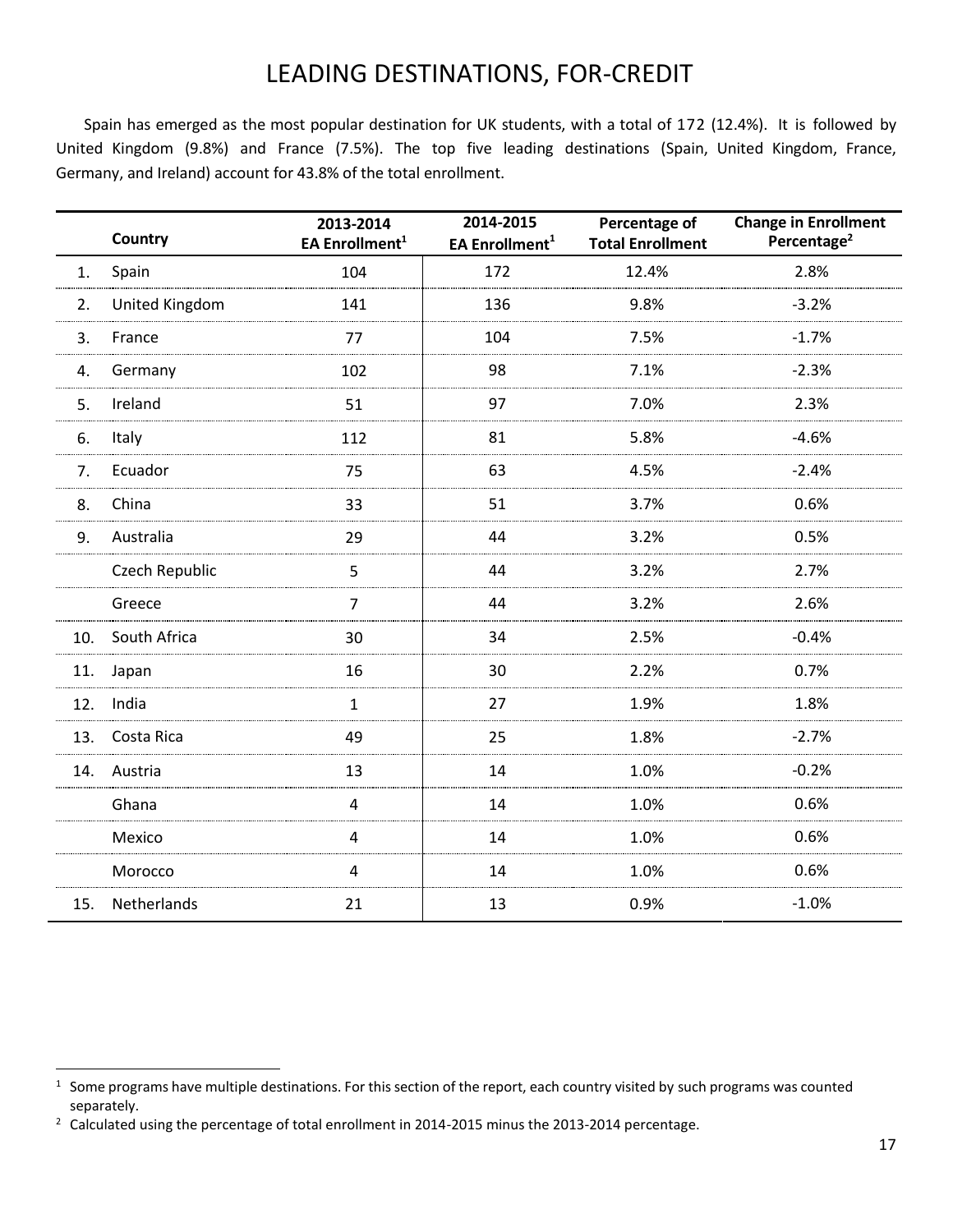## ENROLLMENT BY UK COLLEGE, FOR-CREDIT

<span id="page-18-0"></span>The College of Arts & Sciences enrolled 226 students in education abroad programs during 2014-2015, accounting for 20.6% of the total education abroad enrollment. The Gatton College of Business and Economics followed with 163 students, or roughly 14.8%. The College of Design sent the largest proportion of its students abroad, at 10.9%. Proportional enrollment is calculated using total enrollment in each respective college.

| <b>College</b>                                       | 2013-2014<br><b>Enrollment</b> | 2014-2015<br><b>Enrollment</b> | % of Total EA<br><b>Enrollment</b> | College Proportion <sup>3</sup> |
|------------------------------------------------------|--------------------------------|--------------------------------|------------------------------------|---------------------------------|
| <b>College of Arts and Sciences</b>                  | 284                            | 226                            | 20.6%                              | 3.9%                            |
| <b>College of Business and Economics</b>             | 140                            | 163                            | 14.8%                              | 5.7%                            |
| <b>College of Agriculture</b>                        | 135                            | 156                            | 14.2%                              | 5.0%                            |
| College of Communication & Information               | 90                             | 117                            | 10.7%                              | 7.2%                            |
| College of Education                                 | 85                             | 99                             | 9.0%                               | 3.5%                            |
| <b>College of Engineering</b>                        | 80                             | 95                             | 8.7%                               | 2.9%                            |
| College of Pharmacy                                  | 54                             | 23                             | 2.1%                               | 3.5%                            |
| College of Design                                    | 50                             | 42                             | 3.8%                               | 10.9%                           |
| <b>College of Health Sciences</b>                    | 38                             | 44                             | 4.0%                               | 5.2%                            |
| <b>College of Nursing</b>                            | 34                             | 38                             | 3.5%                               | 2.9%                            |
| College of Medicine                                  | 26                             | 22                             | 2.0%                               | 1.5%                            |
| Undergraduate Studies <sup>4</sup>                   | 23                             | 4                              | 0.4%                               | 0.2%                            |
| College of Fine Arts                                 | 20                             | 41                             | 3.7%                               | 5.0%                            |
| College of Law                                       | $\overline{7}$                 | 1                              | 0.1%                               | 0.2%                            |
| Graduate School (non-degree/ transient) <sup>5</sup> | 6                              | 8                              | 0.7%                               | 2.0%                            |
| <b>College of Social Work</b>                        | 6                              | 5                              | 0.5%                               | 1.0%                            |
| College of Public Health                             | 3                              | 11                             | 1.0%                               | 4.5%                            |
| College of Dentistry                                 | $\mathbf 0$                    | $\mathbf 0$                    | $-$                                | $-$                             |
| Patterson School of Diplomacy                        | $\pmb{0}$                      | 3                              | 0.3%                               | $-$                             |
|                                                      | 1,081                          | 1,098                          | 100%                               | N/A                             |

 $\overline{a}$ 

<sup>&</sup>lt;sup>3</sup> Calculated using enrollment data provided by UK Institutional Research.

<sup>4</sup> Undergraduate non-degree seeking students are counted in the College of Undergraduate Studies.

<sup>&</sup>lt;sup>5</sup> Only non-degree seeking or transient graduate students are included. All others are counted in their respective college units.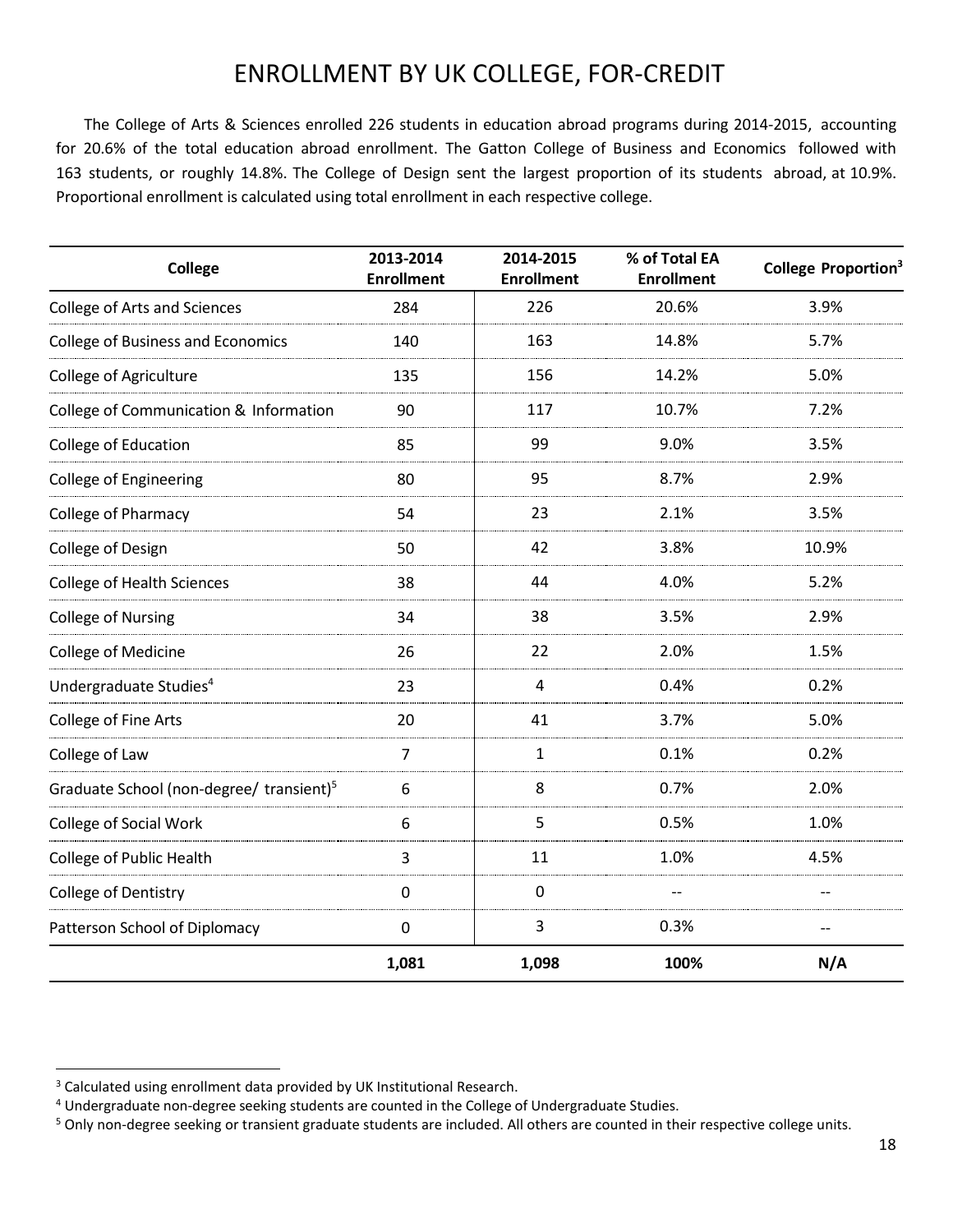# ENROLLMENT BY UK COLLEGE, CLASS OF 2015

<span id="page-19-0"></span>Among the class of 2015<sup>6</sup>, 15.04% (n=617) of UK undergraduates participated in a credit-bearing education abroad program, which is slightly higher than national averages for bachelor students (14.3%) and higher than the preceding class of 2014 (14.19%). The College of Design led with the greatest overall percentage of students in the Class of 2015 who had studied abroad, at 45.83%. The College of Arts & Sciences had the overall largest number of students who had earned credit abroad, followed by the Colleges of Agriculture, Food & Environment and Business & Economics.

| College                                                   | Class of 2014<br><b>EA Participation</b> | Class of 2015<br><b>EA Participation</b> | <b>Total Graduated</b><br>2014-2015 |
|-----------------------------------------------------------|------------------------------------------|------------------------------------------|-------------------------------------|
| College of Design                                         | 44.4% (32)                               | 45.83% (33)                              | 72                                  |
| <b>College of Arts and Sciences</b>                       | 18.4% (182)                              | 20.64% (201)                             | 974                                 |
| College of Fine Arts                                      | 23.8% (25)                               | 17.89% (22)                              | 123                                 |
| <b>College of Health Sciences</b>                         | $6.3\%$ (4)                              | 17.57% (13)                              | 74                                  |
| College of Communications &<br><b>Information Studies</b> | 18.4% (67)                               | 16.96% (67)                              | 395                                 |
| College of Agric., Food & Environ.                        | 11.3% (71)                               | 16.53% (103)                             | 623                                 |
| College of Business & Economics                           | 14.4% (81)                               | 15.62% (102)                             | 653                                 |
| <b>College of Social Work</b>                             | $8.9\%$ (5)                              | 12.12% (8)                               | 66                                  |
| <b>College of Engineering</b>                             | $9.6\%$ (40)                             | 10.48% (50)                              | 477                                 |
| College of Education                                      | $8.4\%$ (35)                             | 7.40% (35)                               | 473                                 |
| <b>College of Nursing</b>                                 | $4.4\%$ (9)                              | $4.27\%$ (9)                             | 211                                 |
|                                                           | 551                                      | 643                                      | 4,113                               |

l

<sup>6</sup> Data provided by University of Kentucky Analytics and Technologies (UKAT), August 2015.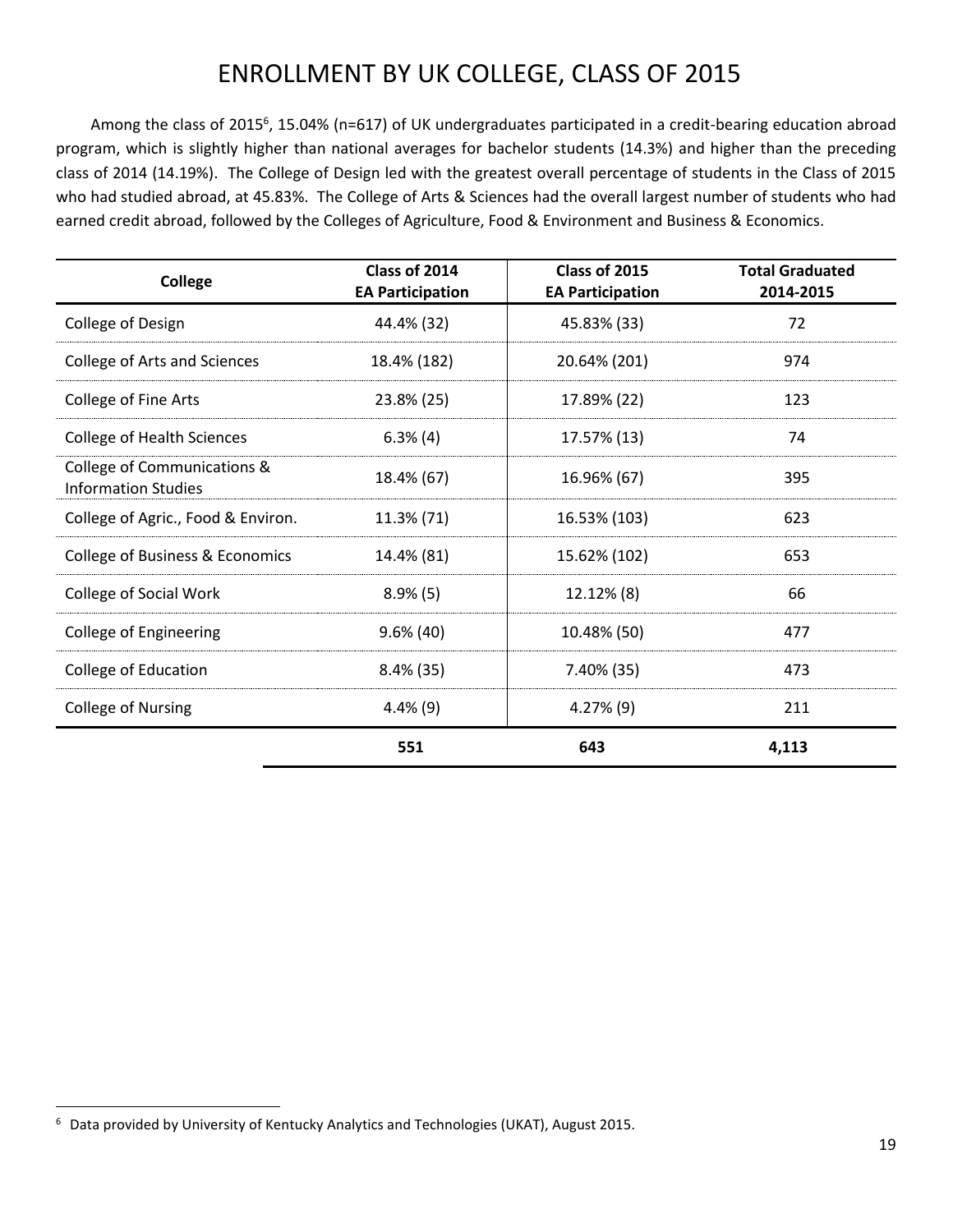# COLLEGE ENROLLMENT BY EXPERIENCE TYPE<sup>7</sup>

<span id="page-20-0"></span>Study Abroad (970) was the most popular experience type of education abroad participants from all colleges/units. It was followed by Service-Learning Abroad (106). 8 students from the College of Education participated in Teach Abroad programs, and 24 students from the College of Business and Economics did internships abroad.

| <b>College</b>                              | <b>Study</b><br>Abroad | <b>Research</b><br>Abroad | Intern<br><b>Abroad</b> | <b>Teach</b><br><b>Abroad</b> | <b>Service</b><br>Abroad |
|---------------------------------------------|------------------------|---------------------------|-------------------------|-------------------------------|--------------------------|
| <b>College of Arts and Sciences</b>         | 207                    | 15                        | 15                      | $\mathbf{1}$                  | 15                       |
| College of Business and<br>Economics        | 140                    | $\overline{2}$            | 24                      | $\mathbf 0$                   | $\overline{2}$           |
| College of Agriculture                      | 145                    | 8                         | 6                       | $\overline{2}$                | 17                       |
| College of Communication &<br>Information   | 112                    | $\mathbf 0$               | 4                       | $\mathbf 0$                   | 5                        |
| College of Engineering                      | 95                     | $\mathbf{1}$              | $\mathbf 0$             | $\mathbf 0$                   | 13                       |
| College of Education                        | 78                     | 1                         | 5                       | 8                             | $\overline{7}$           |
| College of Design                           | 42                     | $\mathbf 0$               | 0                       | $\mathbf 0$                   | $\mathbf 0$              |
| College of Pharmacy                         | 19                     | $\mathbf 0$               | $\mathbf 0$             | $\mathbf 0$                   | 4                        |
| College of Medicine                         | 18                     | $\mathbf 0$               | $\mathbf 0$             | $\mathbf 0$                   | 4                        |
| <b>College of Health Sciences</b>           | 26                     | $\mathbf{1}$              | $\mathbf{1}$            | $\mathbf 0$                   | 15                       |
| <b>College of Nursing</b>                   | 25                     | $\mathbf 0$               | $\mathbf 0$             | $\mathbf 0$                   | 18                       |
| College of Undergraduate Studies            | 3                      | $\mathbf 0$               | $\pmb{0}$               | $\mathbf 0$                   | $\mathbf{1}$             |
| College of Fine Arts                        | 41                     | 1                         | $\mathbf 0$             | $\mathbf 0$                   | 0                        |
| College of Law                              | 1                      | $\mathbf 0$               | $\mathbf 0$             | $\mathbf 0$                   | 0                        |
| Graduate School (non-<br>d egree/transient) | 5                      | $\pmb{0}$                 | $\pmb{0}$               | $\overline{2}$                | $\mathbf{1}$             |
| College of Social Work                      | 5                      | $\mathbf{1}$              | $\mathbf 0$             | $\mathbf 0$                   | 0                        |
| College of Public Health                    | 8                      | $\mathbf 0$               | $\mathbf 0$             | $\mathbf 0$                   | 4                        |
|                                             | 970                    | 30                        | 55                      | 13                            | 106                      |

 $\overline{a}$ 

<sup>7</sup> Some programs encompass multiple experience types. In those cases, each experience type was counted separately. Therefore, the totals in this table will not equal the total number of EA participants (1,098), and the totals in each row may not equal the total number of participants from each respective college/unit.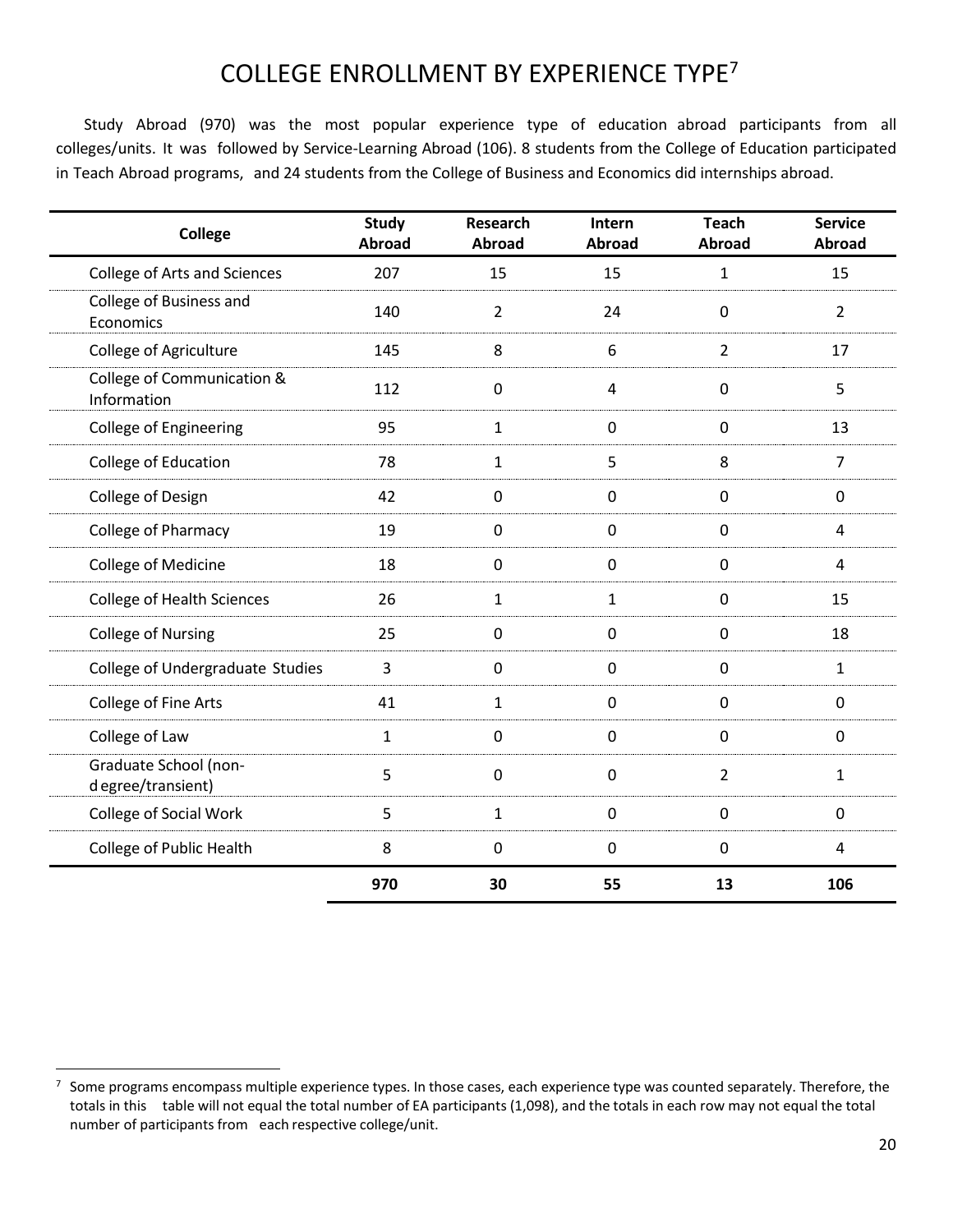# LEADING COLLEGE ENROLLMENT BY DEPARTMENT, FOR-CREDIT

<span id="page-21-0"></span>Within the College of Arts & Sciences, International Studies majors and Biology majors account for 32.3% of the college's enrollment, followed by Psychology majors at 14.2%. Marketing (27.6%) and Accounting (22.1%) students are the most frequently represented majors in the Gatton College of Business and Economics. Students are classified by primary major.

| <b>College/Department</b>                     | 2013-2014 EA<br><b>Enrollment</b> | 2014-2015 EA<br><b>Enrollment</b> | <b>Percentage Total</b><br><b>College EA Enrollment</b> |
|-----------------------------------------------|-----------------------------------|-----------------------------------|---------------------------------------------------------|
| <b>College of Arts and Sciences</b>           | 286                               | 226                               |                                                         |
| <b>International Studies</b>                  | 50                                | 39                                | 17.3%                                                   |
| Biology                                       | 50                                | 34                                | 15.0%                                                   |
| Psychology                                    | 42                                | 32                                | 14.2%                                                   |
| <b>Political Science</b>                      | 27                                | 18                                | 8.0%                                                    |
| Modern and Classical Lang., Lit. and Cultures | 18                                | 20                                | 8.8%                                                    |
| Chemistry                                     | 17                                | 13                                | 5.8%                                                    |
| English                                       | 15                                | 13                                | 5.8%                                                    |
| Mathematics                                   | 10                                | $\overline{2}$                    | 0.9%                                                    |
| Anthropology                                  | $\overline{7}$                    | $\overline{7}$                    | 3.1%                                                    |
| <b>Hispanic Studies</b>                       | $\overline{7}$                    | 8                                 | 3.5%                                                    |
| Linguistics                                   | 6                                 | 4                                 | 1.8%                                                    |
| Environmental & Sustainability Studies        | 5                                 | 3                                 | 1.3%                                                    |
| Geography                                     | 5                                 | 4                                 | 1.8%                                                    |
| Sociology                                     | 5                                 | 3                                 | 1.3%                                                    |
| History                                       | $\overline{4}$                    | 8                                 | 3.5%                                                    |
| Economics                                     | $\overline{4}$                    | $\boldsymbol{9}$                  | 4.0%                                                    |
| Physics                                       | $\overline{4}$                    | 3                                 | 1.3%                                                    |
| Philosophy                                    | 3                                 | 1                                 | 0.4%                                                    |
| <b>Mathematical Economics</b>                 | $\mathbf{3}$                      | $\overline{2}$                    | 0.9%                                                    |
| Gender & Women's Studies                      | $\mathbf 1$                       | $\overline{2}$                    | 0.9%                                                    |
| Geology                                       | $\mathbf 1$                       | $\mathbf 1$                       | 0.4%                                                    |
| <b>Topical Major</b>                          | 42                                | $\pmb{0}$                         | 0.0%                                                    |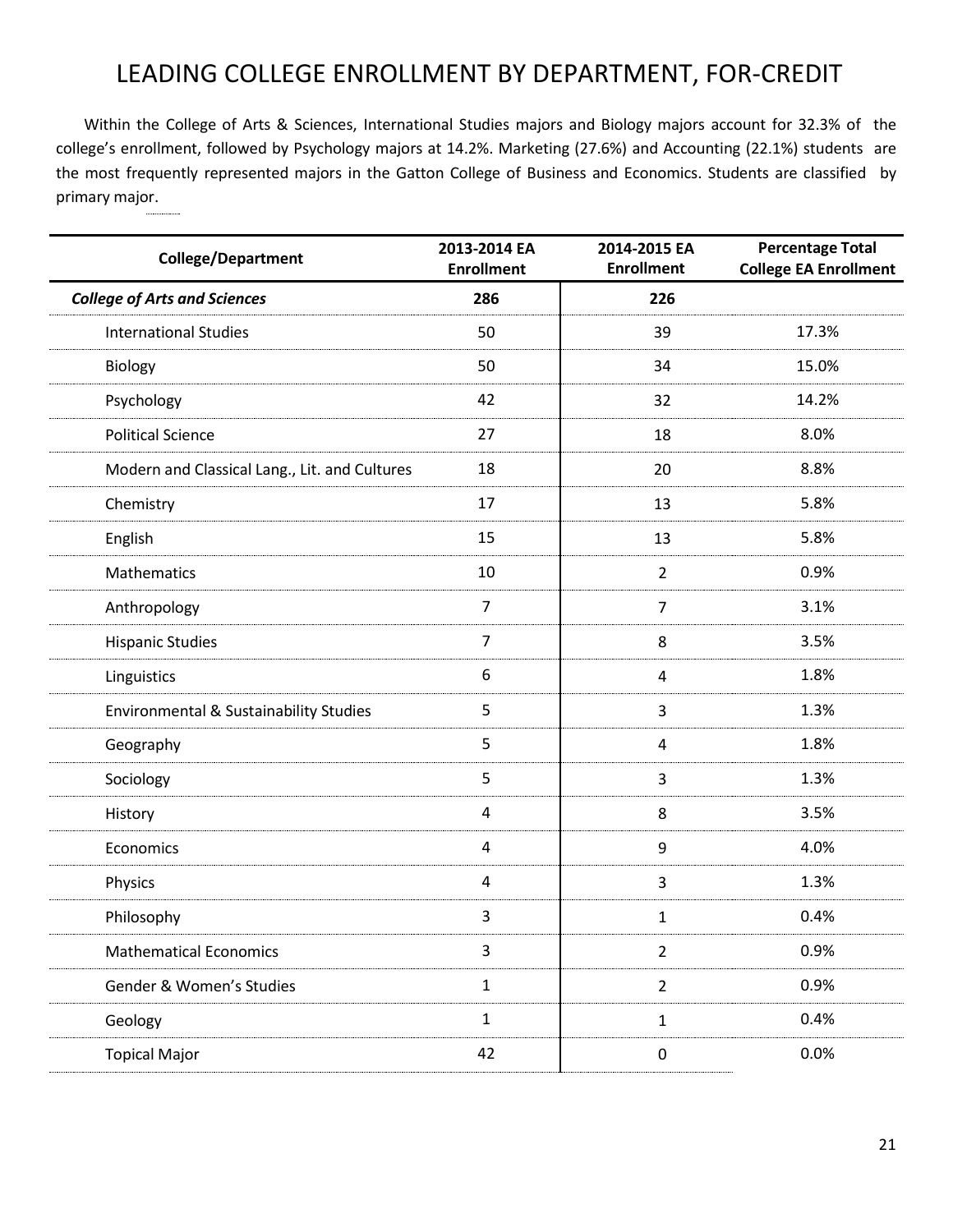| <b>College/Department</b>                | 2013-2014 EA<br><b>Enrollment</b> | 2014-2015 EA<br><b>Enrollment</b> | <b>Percentage Total</b><br><b>College EA Enrollment</b> |
|------------------------------------------|-----------------------------------|-----------------------------------|---------------------------------------------------------|
| <b>College of Business and Economics</b> | 140                               | 163                               |                                                         |
| Marketing and Pre-Marketing              | 42                                | 45                                | 27.6%                                                   |
| <b>Finance and Pre-Finance</b>           | 27                                | 31                                | 19.0%                                                   |
| Accounting and Pre-Accounting            | 24                                | 36                                | 22.1%                                                   |
| Management and Pre-Management            | 21                                | 28                                | 17.2%                                                   |
| Economics and Pre-Economics              | 16                                | 17                                | 10.4%                                                   |
| <b>Business Administration</b>           | 9                                 | 6                                 | 3.7%                                                    |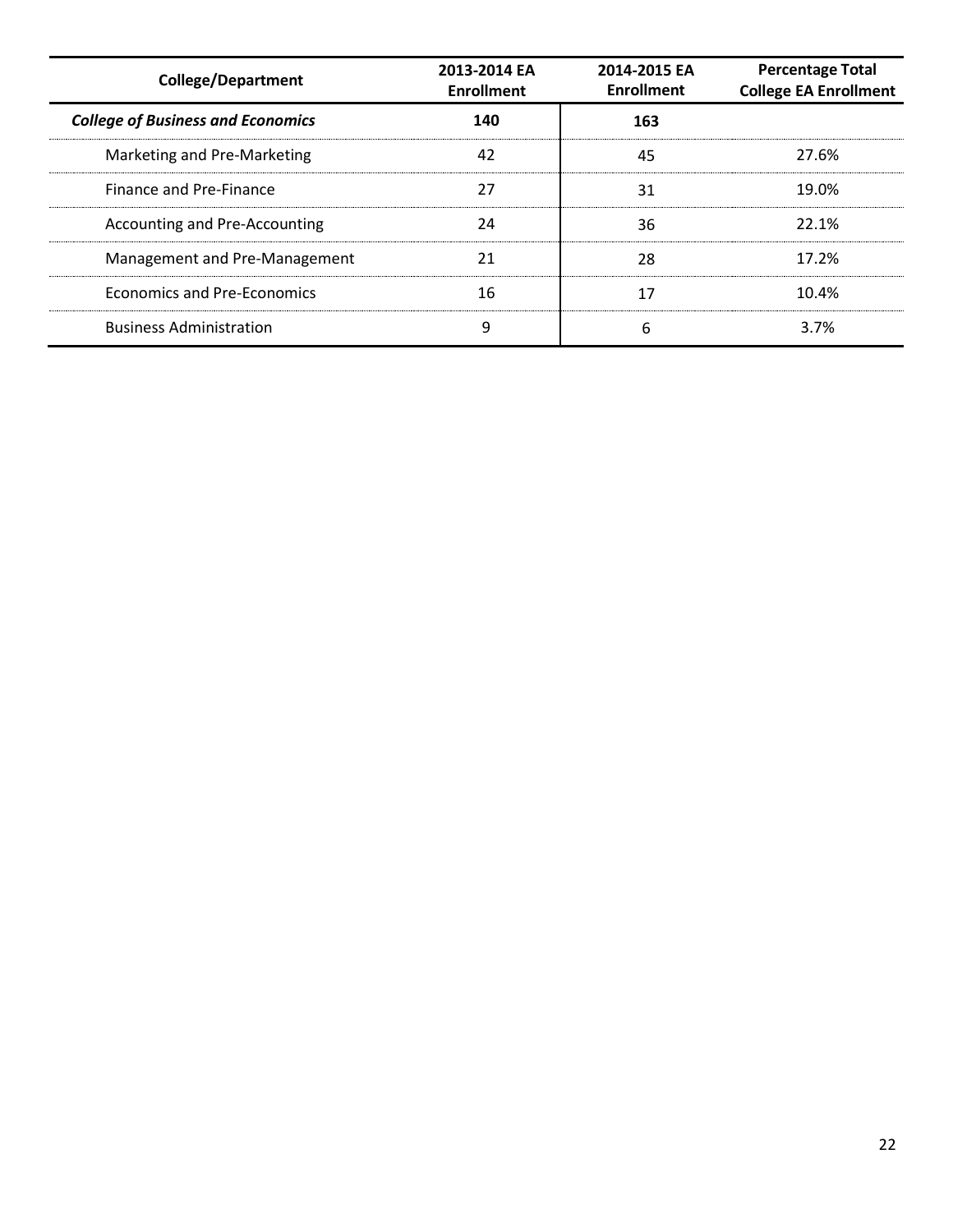# STUDENT CLASSIFICATION, AT TIME OF BEING ABROAD

<span id="page-23-0"></span>At 50.3%, seniors account for half of total enrollment while juniors account for 26.8% of total enrollment. This is not surprising as most students typically wait until the summer after their junior year to study abroad. Priority on first and second year programming in the coming years will likely shows gains in underclassmen participation.

| <b>Student Classification</b>        | 2013-2014<br><b>Enrollment</b> | 2014-2015<br><b>Enrollment<sup>8</sup></b> | Percentage of<br><b>EA Enrollment</b> | <b>Change in Enrollment</b><br>Percentage <sup>9</sup> |
|--------------------------------------|--------------------------------|--------------------------------------------|---------------------------------------|--------------------------------------------------------|
| Freshman                             | 6                              |                                            | 0.6%                                  | 0.1%                                                   |
| Sophomore                            | 84                             | 73                                         | 6.6%                                  | $-1.1%$                                                |
| Junior                               | 295                            | 294                                        | 26.8%                                 | $-0.5%$                                                |
| Senior                               | 507                            | 552                                        | 50.3%                                 | 3.4%                                                   |
| Undergraduate-Non-<br>Degree Seeking |                                | 16                                         | 1.5%                                  | 1.5%                                                   |
| Graduate/Professional                | 178                            | 156                                        | 14.2%                                 | $-2.3%$                                                |
| Unclassified                         | 11                             | O                                          |                                       | $-1.0%$                                                |
|                                      | 1,081                          | 1,098                                      | 100%                                  | --                                                     |

 $\overline{\phantom{a}}$ 

<sup>&</sup>lt;sup>8</sup> Students are classified by credit hours.

<sup>9</sup> Calculated using the percentage of enrollment in 2014-2015 minus the 2013-2014 percentage.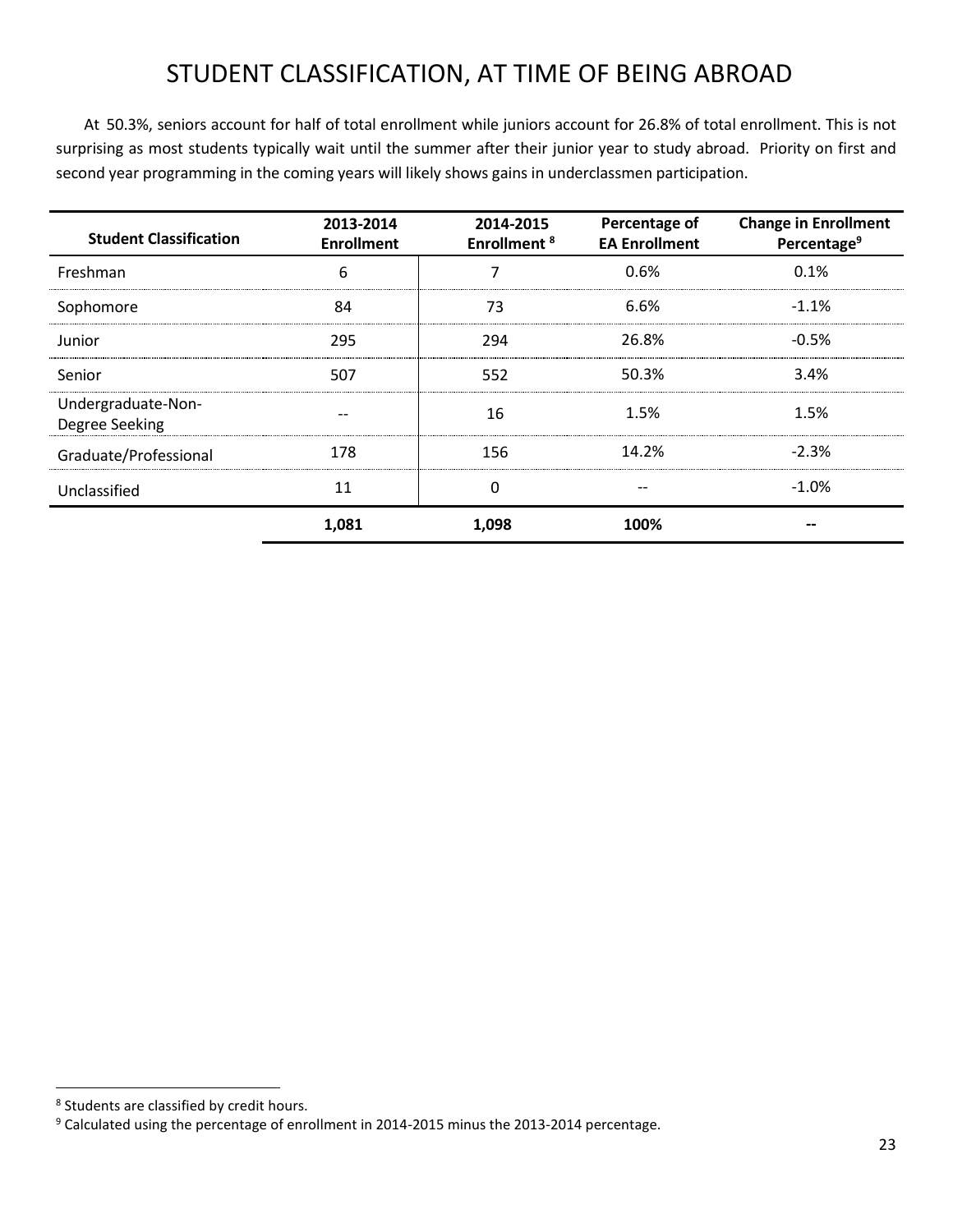# DURATION OF STUDY, FOR CREDIT

<span id="page-24-0"></span>Nearly 80% of UK students participate on short-term programs, which is much higher than national averages. These programs generally include summer, winter intersession and any program lasting fewer than 8 weeks. 19% of UK students participate on mid-length or one-semester programs, and just over 1% of students spend a full academic year abroad.

| <b>Duration of Study</b> | 2013-2014<br><b>Enrollment</b> | 2014-2015<br><b>Enrollment</b> | Percentage of<br><b>EA Enrollment</b> | <b>National Averages</b><br>(IIE, 2012-2013) |
|--------------------------|--------------------------------|--------------------------------|---------------------------------------|----------------------------------------------|
| Short-term (0-8 weeks)   | 860                            | 877                            | 79.9%                                 | 60.3%                                        |
| Mid-Length               | 205                            | 209                            | 19.0%                                 | 36.5%                                        |
| Long-term                | 16                             |                                | 1.1%                                  | 3.2%                                         |
|                          | 1.081                          | 1.098                          | 100%                                  | 100%                                         |

#### TERM OF STUDY, FOR-CREDIT

<span id="page-24-1"></span>Summer 2015 programs enrolled 64.4% of the total number of participants in 2014-2015. UK students generally favor the spring semester (12.5%) over the fall semester (6.6%), which is generally the case at many public institutions.

| <b>Term of Study</b> | 2013-2014<br><b>EA Enrollment</b> | 2014-2015<br><b>EA Enrollment</b> | <b>Percentage of EA</b><br><b>Enrollment</b> | <b>Percentage Change</b> |
|----------------------|-----------------------------------|-----------------------------------|----------------------------------------------|--------------------------|
| Academic Year        | 16                                | 17                                | 1.1%                                         | $-25.0%$                 |
| Fall                 |                                   | 77                                | 6.6%                                         | $-6.5%$                  |
| Fall Embedded        |                                   | 17                                | 1.1%                                         |                          |
| Winter               | 72                                | 43                                | 3.9%                                         | $-40.3%$                 |
| Spring               | 171                               | 137                               | 12.5%                                        | 13.2%                    |
| Spring Embedded      | 103                               | 115                               | 10.5%                                        | 11.7%                    |
| Summer               | 692                               | 707                               | 64.4%                                        | 2.2%                     |
|                      | 1,081                             | 1,098                             | 100.0%                                       | 1.6%                     |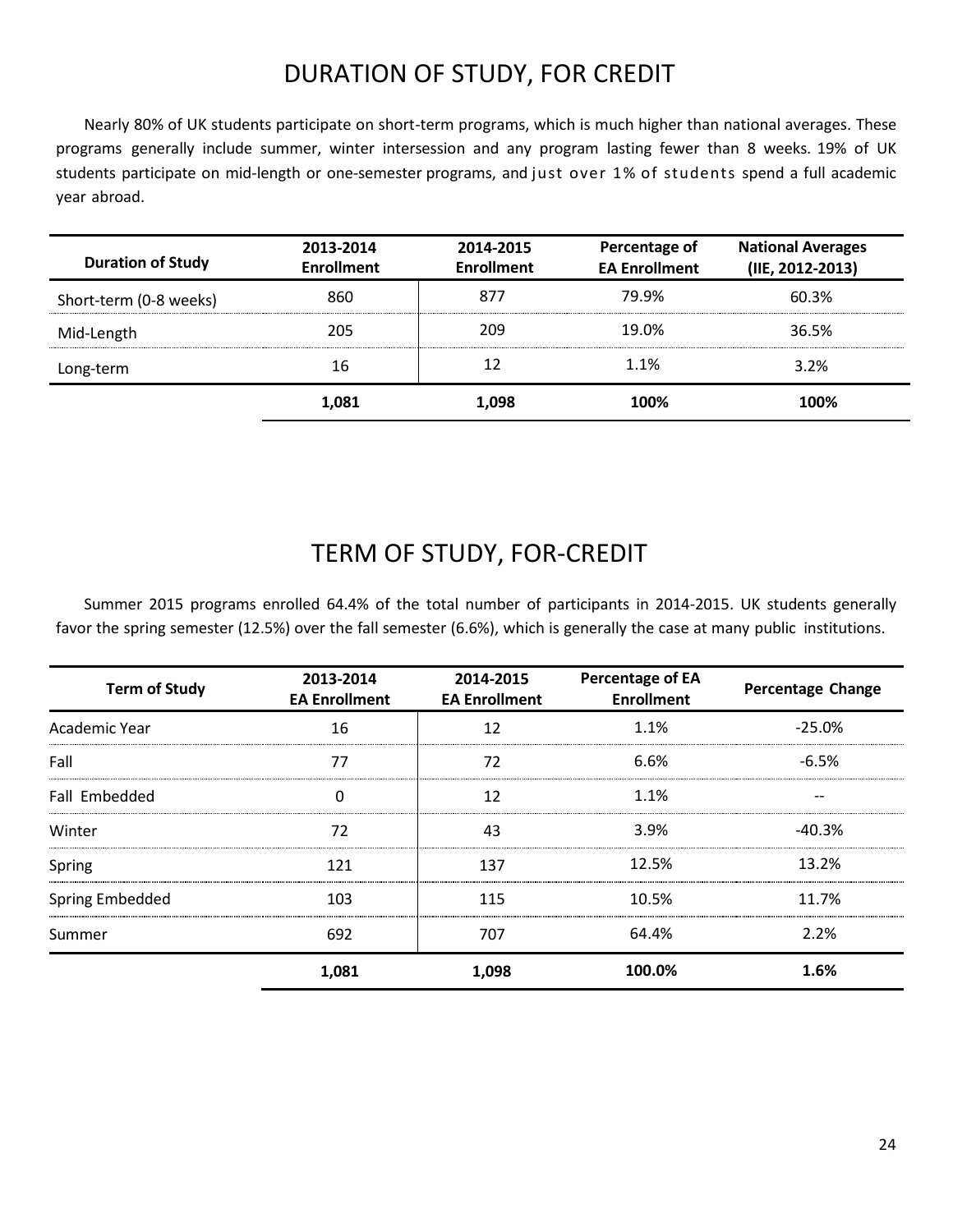# PROGRAM TYPE, FOR-CREDIT

<span id="page-25-0"></span>In 2014-15, UK Sponsored programs enrolled 48.6% (534) of the total education abroad enrollment, followed by UK Partner programs at 18.3% (201). UK Consortia programs enrolled 133 students, accounting for 12.1% of the total enrollment.

| <b>Program Type</b>           | 2013-2014<br><b>EA Enrollment</b> | 2014-2015<br><b>EA Enrollment</b> | <b>Percentage of EA</b><br><b>Enrollment</b> | <b>Percentage Change</b> |
|-------------------------------|-----------------------------------|-----------------------------------|----------------------------------------------|--------------------------|
| <b>UK Sponsored</b>           | 505                               | 534                               | 48.6%                                        | 5.7%                     |
| UK Partner                    | 192                               | 201                               | 18.3%                                        | 4.7%                     |
| UK Consortia                  | 141                               | 133                               | 12.1%                                        | $-5.7\%$                 |
| UK Organization <sup>10</sup> | 63                                | 63                                | 5.7%                                         | $0.0\%$                  |
| UK Independent <sup>11</sup>  | 60                                | 60                                | 5.5%                                         | 0.0%                     |
| <b>UK Exchange</b>            | 52                                | 66                                | 6.0%                                         | 26.9%                    |
| UK External                   | 41                                | 24                                | 2.2%                                         | $-41.5%$                 |
| <b>UK Direct</b>              | 27                                | 17                                | 1.5%                                         | $-37.0%$                 |
|                               | 1,081                             | 1,098                             | 100.0%                                       | 1.6%                     |

l

<sup>&</sup>lt;sup>10</sup> "UK Organization" is a new designation that includes programs such as Shoulder to Shoulder Global and Alternative Service Breaks, which were categorized as "UK Sponsored" in previous reports. Therefore the enrollment number of UK Sponsored participants between this reporting year and previous years is not directly comparable.

<sup>&</sup>lt;sup>11</sup> "UK Independent" programs include medical rotations, independent study and research abroad, etc.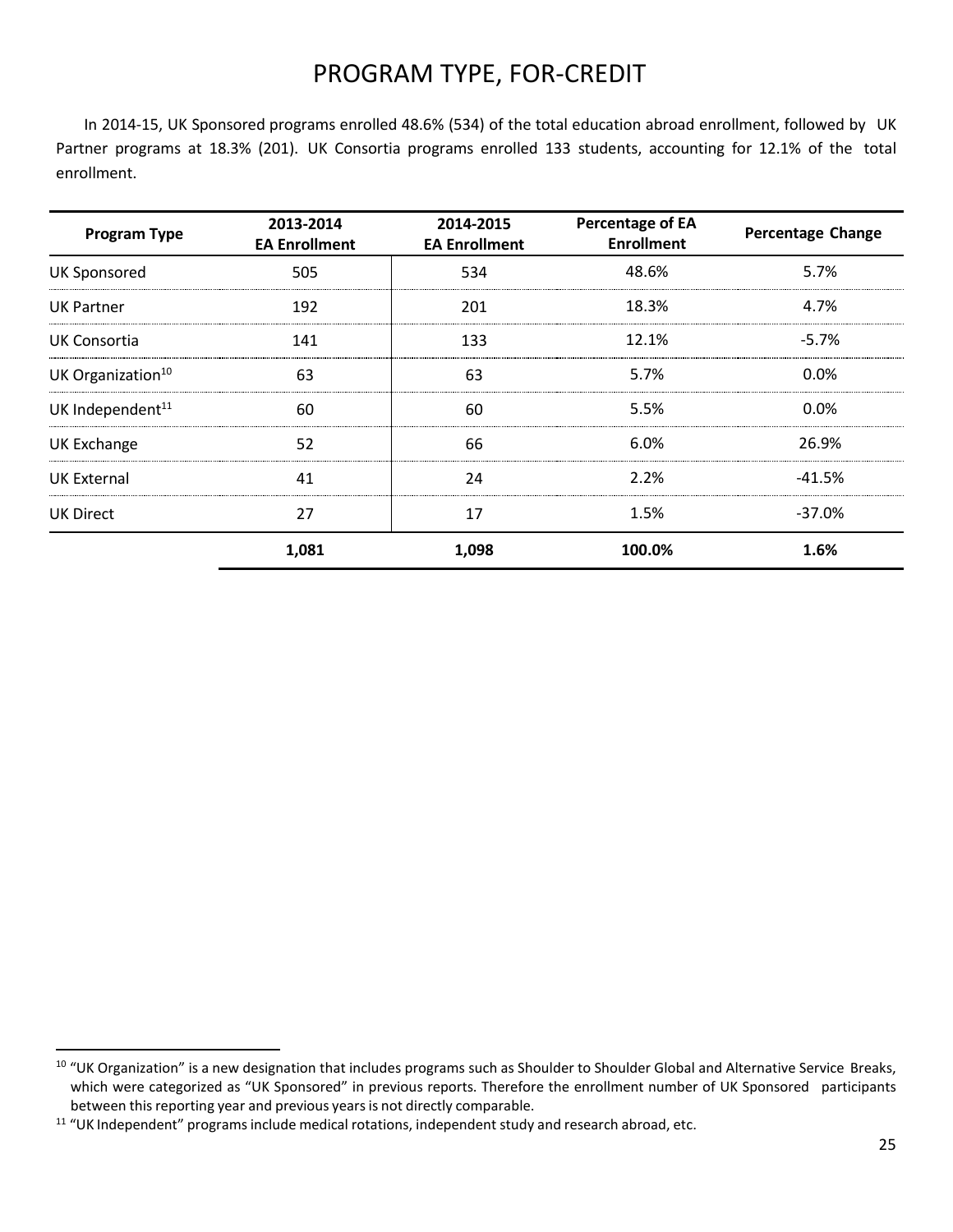## ENROLLMENT DEMOGRAPHICS BY EXPERIENCE TYPE<sup>12</sup>

<span id="page-26-0"></span>Study Abroad was the most popular experience type across all demographics. The data suggest no particular trends favoring a particular enrollment type by race/ethnicity. Greater diversification is expected as these experience types are further articulated within the program portfolio.

| Race/Ethnicity                   | <b>Study Abroad</b> | Research<br><b>Abroad</b> |    | Intern Abroad Teach Abroad | <b>Service Abroad</b> |
|----------------------------------|---------------------|---------------------------|----|----------------------------|-----------------------|
| African - American               | 57                  |                           | 6  |                            | 13                    |
| Asian-American/ Pacific Islander | 34                  | 4                         | 2  | 0                          | 4                     |
| Caucasian/White Non-Hispanic     | 737                 | 22                        | 39 | 13                         | 72                    |
| Hispanic - American              | 48                  |                           |    |                            |                       |
| Multiracial                      | 25                  | 0                         |    | 0                          |                       |
| Native Amer./ Alaskan Native     |                     |                           | 0  | 0                          |                       |
| Prefer Not to Answer/Other       | 70                  | 4                         | 6  |                            |                       |
|                                  | 972                 | 32                        | 55 | 16                         | 109                   |

 $\overline{\phantom{a}}$ 

<sup>&</sup>lt;sup>12</sup> Some programs have multiple experience types. In those cases, each experience type was counted separately. Therefore, the totals in this table will not equal the total number of EA participants (1,098).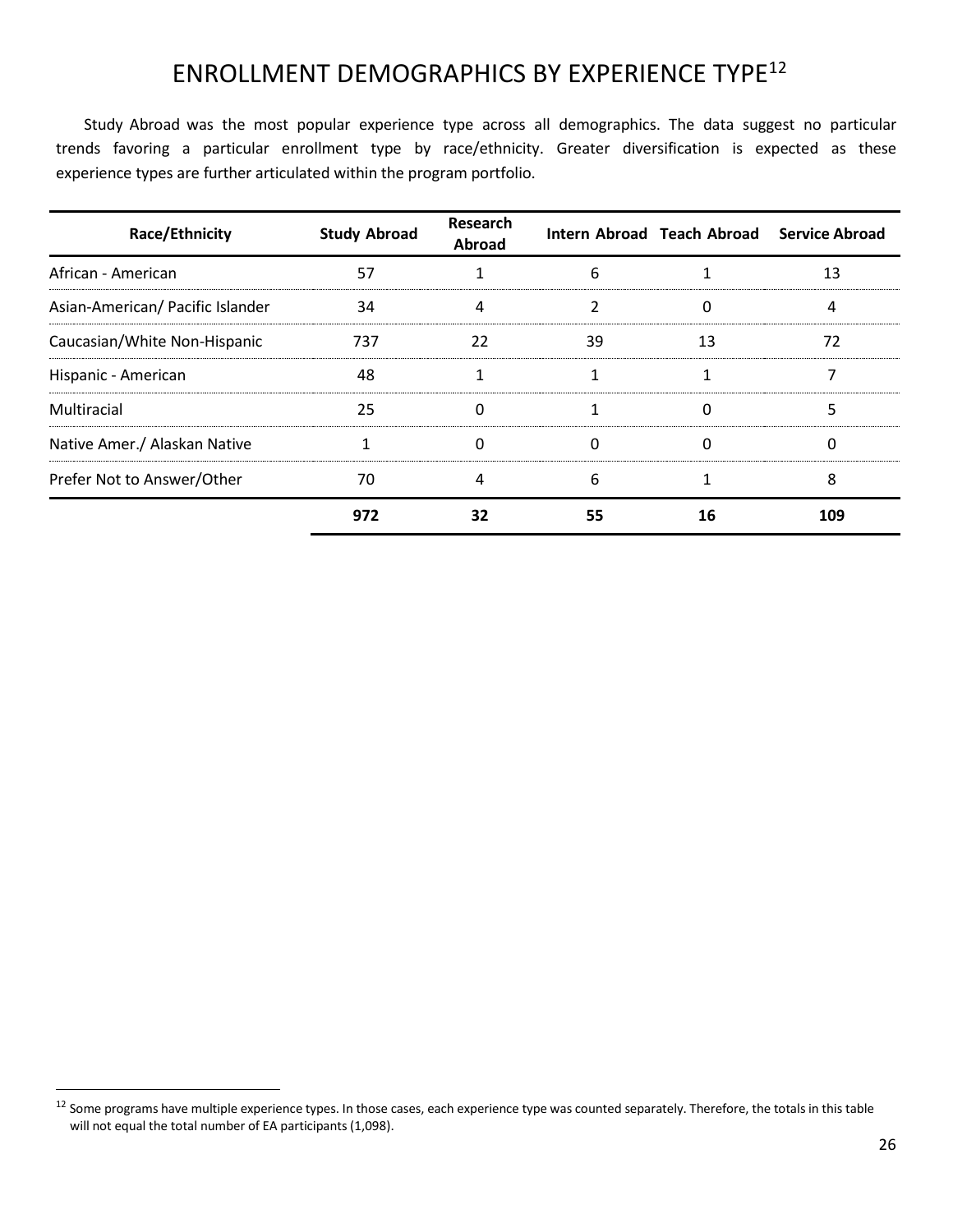# ENROLLMENT DEMOGRAPHICS, FOR-CREDIT<sup>13</sup>

#### <span id="page-27-1"></span><span id="page-27-0"></span>Race/Ethnicity

The data suggest that minority student participation has remained robust in UK's Education Abroad programs. All racial minority groups represent an equal or larger percentage in education abroad enrollments than campus-wide enrollment, with the exception of African American students, whose proportion has fallen since last year. Even so, Education Abroad enrolls a significantly higher percentage of African-American students than the national average.

| <b>Race/Ethnicity</b>               | 2013-2014<br><b>Enrollment</b> | 2014-2015<br><b>Enrollment</b> | Percentage of EA<br><b>Enrollment</b> | <b>Percentage of UK</b><br><b>Enrollment</b> | <b>National Avg. (IIE,</b><br>2012-2013) |
|-------------------------------------|--------------------------------|--------------------------------|---------------------------------------|----------------------------------------------|------------------------------------------|
| African-American                    | 98                             | 70                             | 6.4%                                  | 6.6%                                         | 5.3%                                     |
| Asian-American/<br>Pacific Islander | 41                             | 39                             | 3.6%                                  | 2.8%                                         | 7.3%                                     |
| Caucasian/White<br>Non-Hispanic     | 816                            | 825                            | 75.1%                                 | 72.7%                                        | 76.3%                                    |
| Hispanic-American                   | 46                             | 55                             | 5.0%                                  | 3.4%                                         | 7.6%                                     |
| Multiracial                         | 29                             | 28                             | 2.6%                                  | 2.6%                                         | 3.0%                                     |
| Native Amer./<br>Alaskan Native     | 4                              |                                | 0.1%                                  | 0.1%                                         | 0.5%                                     |
| Unreported                          | 47                             | 80                             | 7.3%                                  | 5.4%                                         | 0.0%                                     |
|                                     | 1,081                          | 1,098                          | 100%                                  | 100%                                         | 100%                                     |

#### <span id="page-27-2"></span>Gender

l

Although female students account for 51.5% of UK campus-wide enrollment, 66.3% of the education abroad enrollment is disproportionately female. However, this is generally comparable to national education abroad enrollment trends as reported in Open Doors.

| Gender | 2013-2014<br><b>Enrollment</b> | 2014-2015<br><b>Enrollment</b> | <b>Enrollment</b> | Percentage of EA Percentage of UK<br><b>Enrollment</b> | National Avg. (IIE,<br>2012-2013) |
|--------|--------------------------------|--------------------------------|-------------------|--------------------------------------------------------|-----------------------------------|
| Male   | 344                            | 370                            | 33.7%             | 48.5%                                                  | 34.7%                             |
| Female | 737                            | 728                            | 66.3%             | 51.5%                                                  | 65.3%                             |
|        | 1,081                          | 1,098                          | 100%              | 100%                                                   | 100%                              |

<sup>&</sup>lt;sup>13</sup> Unless otherwise noted, data on total UK enrollment was pulled from the HANA Database.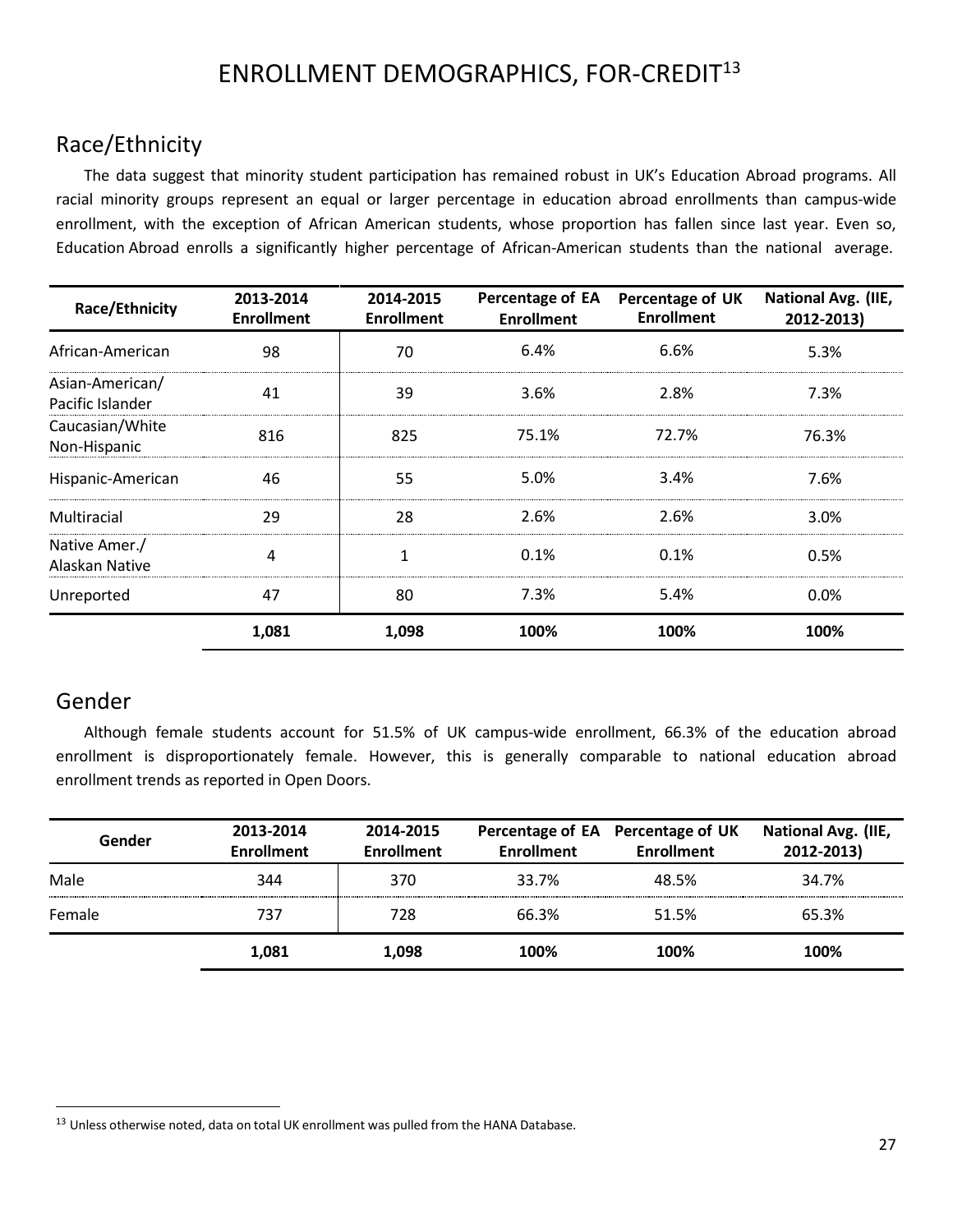#### <span id="page-28-0"></span>Gender by Region

As female students account for 66.3% of education abroad enrollment, it is not surprising to see that female student enrollment was proportionately higher across regions. The data suggest no particular trends favoring a particular region type by gender, although men appear to favor Asia.

| <b>Region/Gender</b>    | 2014-2015<br><b>EA Enrollment</b> | Percentage of EA<br><b>Enrollment by Region</b> |
|-------------------------|-----------------------------------|-------------------------------------------------|
| <b>Africa</b>           |                                   |                                                 |
| Male                    | 17                                | 27.4%                                           |
| Female                  | 45                                | 72.6%                                           |
| Asia                    |                                   |                                                 |
| Male                    | 47                                | 40.9%                                           |
| Female                  | 68                                | 59.1%                                           |
| <b>Europe</b>           |                                   |                                                 |
| Male                    | 245                               | 34.3%                                           |
| Female                  | 470                               | 65.7%                                           |
| <b>Latin America</b>    |                                   |                                                 |
| Male                    | 40                                | 29.2%                                           |
| Female                  | 97                                | 70.8%                                           |
| <b>Middle East</b>      |                                   |                                                 |
| Male                    | $\overline{2}$                    | 50.0%                                           |
| Female                  | $\overline{2}$                    | 50.0%                                           |
| <b>North America</b>    |                                   |                                                 |
| Male                    | $\overline{2}$                    | 20.0%                                           |
| Female                  | 8                                 | 80.0%                                           |
| <b>Multiple Regions</b> |                                   |                                                 |
| Male                    | 1                                 | 16.7%                                           |
| Female                  | 5                                 | 83.3%                                           |
| Oceania                 |                                   |                                                 |
| Male                    | 16                                | 32.7%                                           |
| Female                  | 33                                | 67.3%                                           |
|                         | 1,098                             |                                                 |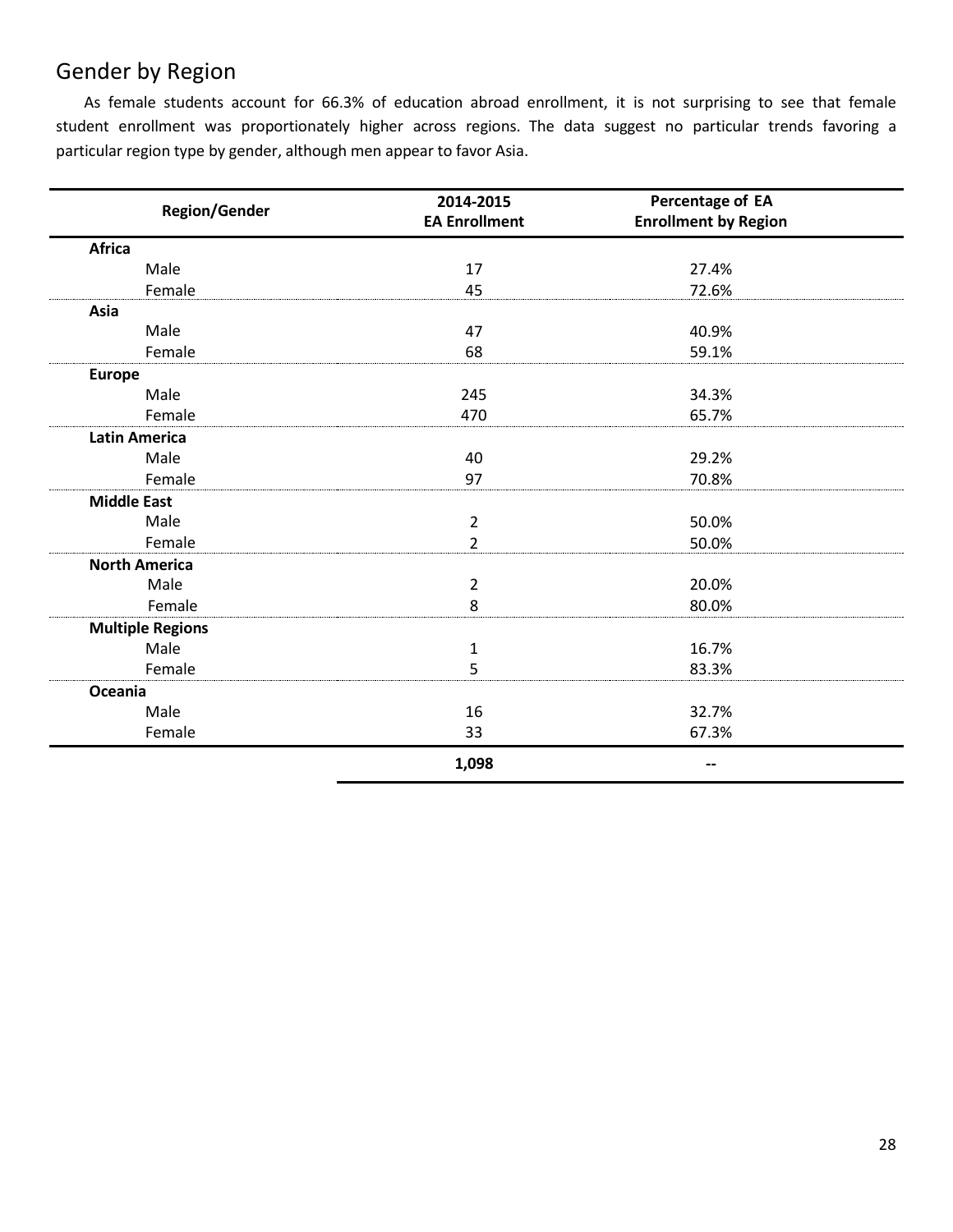### <span id="page-29-0"></span>LGBTQ

Unfortunately, UK does not collect data on sexual orientation. Data available via the Student Experience in the Research University (SERU) survey based at the Center for Studies in Higher Education (CSHE) at the University of California, Berkeley, suggest that LGBTQ students are more likely to study abroad compared to their peers. UK Education Abroad does not collect this data at the time of application, but does ask students via a voluntary predeparture survey. On average, about 9% of students do identify as LGBTQ.

| <b>LGBTQ</b> | 2013-2014<br><b>EA Enrollment</b> | 2014-2015<br><b>EA Enrollment</b> | Percentage of EA<br><b>Enrollment</b> | Percentage of UK<br><b>Enrollment</b> |
|--------------|-----------------------------------|-----------------------------------|---------------------------------------|---------------------------------------|
| <b>LGBTQ</b> | n/a                               | n/a                               | n/a                                   | n/a                                   |
| Not LGBTQ    | n/a                               | n/a                               | n/a                                   | n/a                                   |
| Unreported   | n/a                               | n/a                               | n/a                                   | n/a                                   |
|              | n/a                               |                                   | n/a                                   | n/a                                   |

#### <span id="page-29-1"></span>Residency Status

l

The data show that significantly more in-state students than out-of-state students participated in education abroad programs in 2014-2015, which matches with the overall campus proportion.

| <b>Residency Status</b> | 2013-2014<br><b>EA Enrollment</b> | 2014-2015<br><b>EA Enrollment</b> | Percentage of EA<br><b>Enrollment</b> | Percentage of UK<br><b>Enrollment</b> |
|-------------------------|-----------------------------------|-----------------------------------|---------------------------------------|---------------------------------------|
| In-State                | 743                               | 764                               | 69.6%                                 | 69.6%                                 |
| Out-of-State            | 338                               | 334                               | 30.4%                                 | 30.4%                                 |
|                         | 1,081                             | 1.098                             | 100%                                  | 100%                                  |

#### <span id="page-29-2"></span>Undergraduate First-Generation Status

16.1% (152) of undergraduate education abroad participants reported being first-generation students, which is lower than the overall campus proportion. This status is not a required question in the education abroad application.

| <b>First-Generation Status</b> | 2013-2014<br><b>Undergraduate EA</b><br><b>Enrollment</b> | 2014-2015<br><b>Undergraduate EA</b><br><b>Enrollment</b> | Percentage of<br><b>Undergraduate EA</b><br><b>Enrollment</b> | Percentage of<br><b>Undergraduate UK</b><br>Enrollment <sup>14</sup> |  |
|--------------------------------|-----------------------------------------------------------|-----------------------------------------------------------|---------------------------------------------------------------|----------------------------------------------------------------------|--|
| <b>First-Generation</b>        | 158                                                       | 152                                                       | 16.1%                                                         | 23.3%                                                                |  |
| Not First-Generation           | 734                                                       | 766                                                       | 81.3%                                                         | 76.7%                                                                |  |
| Unreported                     |                                                           | 24                                                        | 2.5%                                                          | $- -$                                                                |  |
|                                | 917                                                       | 942                                                       | 1በበ%                                                          | 100%                                                                 |  |

<sup>&</sup>lt;sup>14</sup> This data represents the proportion of undergraduate First-Generation students among all undergraduates at UK.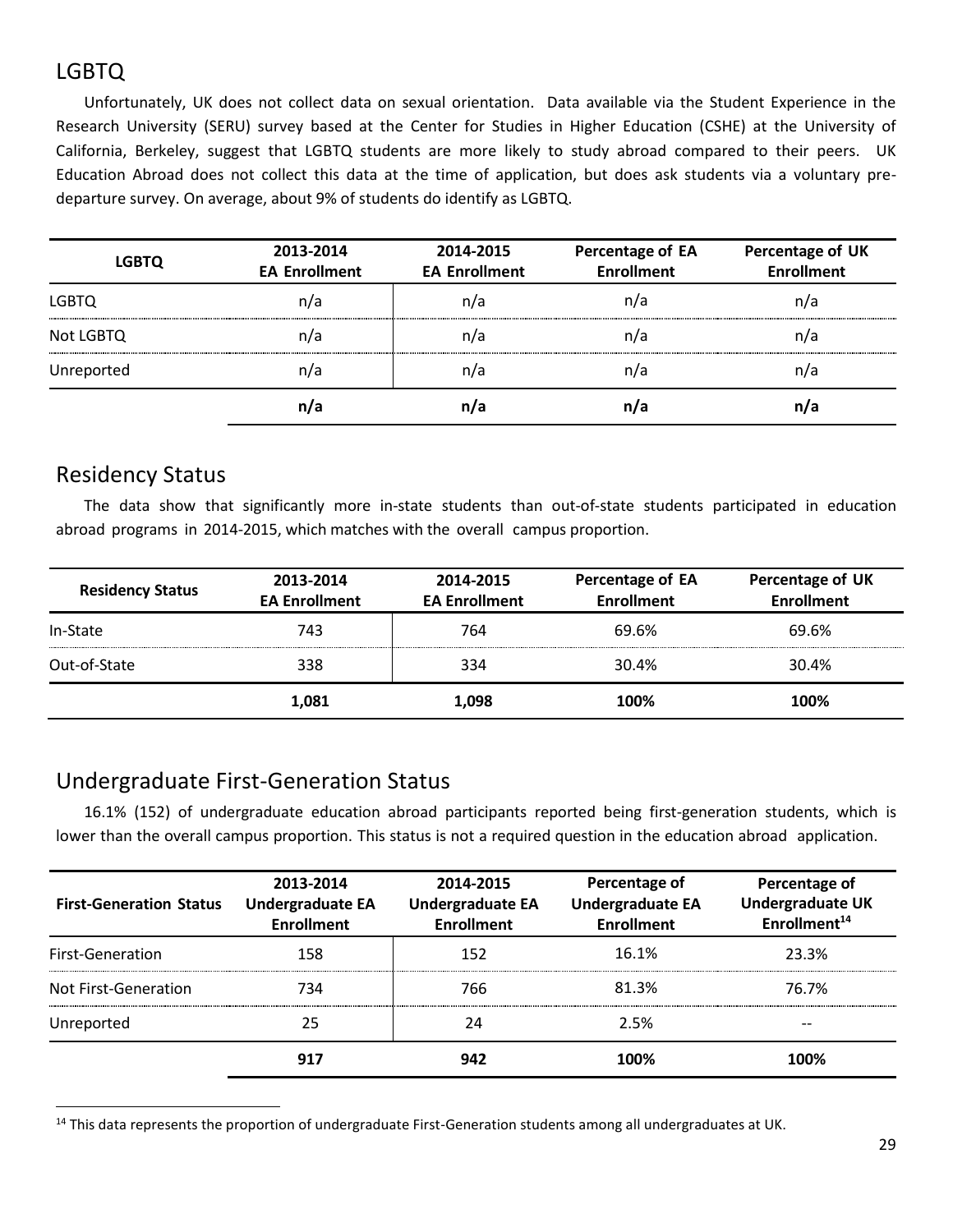#### <span id="page-30-0"></span>Undergraduate Honors Enrollment

18% of undergraduate education abroad participants are in the Honors Program, yet only about 4.6% of UK students are, suggesting that education abroad programming appeals disproportionately to academically high achieving students. This data does not reflect Chellgren, Gaines or other programs for high-achieving students.

| <b>Honors Enrollment</b> | 2013-2014<br><b>Undergraduate EA</b><br><b>Enrollment</b> | 2014-2015<br><b>Undergraduate EA</b><br><b>Enrollment</b> | Percentage of<br><b>Undergraduate EA</b><br><b>Enrollment</b> | Percentage of<br><b>Undergraduate UK</b><br><b>Enrollment</b> |  |
|--------------------------|-----------------------------------------------------------|-----------------------------------------------------------|---------------------------------------------------------------|---------------------------------------------------------------|--|
| <b>Honors</b>            | 152                                                       | 170                                                       | 18.0%                                                         | 7.5%                                                          |  |
| Not Honors               | 765                                                       | 772.                                                      | 82.0%                                                         | 92.5%                                                         |  |
|                          | 917                                                       | 942                                                       | 100%                                                          | 100%                                                          |  |

## <span id="page-30-1"></span>Undergraduate vs.Graduate/Professional Enrollment

Not surprisingly, undergraduate students disproportionately enroll in credit-bearing education abroad programs, reflecting 85.8% of the total enrollment.

| <b>Student Classification</b> | 2013-2014<br><b>EA Enrollment</b> | 2014-2015<br><b>EA Enrollment</b> | Percentage of EA<br><b>Enrollment</b> | Percentage of UK<br><b>Enrollment</b> |
|-------------------------------|-----------------------------------|-----------------------------------|---------------------------------------|---------------------------------------|
| Undergraduate                 | 917                               | 942                               | 85.8%                                 | 74.0%                                 |
| Graduate & Prof.              | 164                               | 156                               | 14.2%                                 | 26.0%                                 |
|                               | 1,081                             | 1.098                             | 100%                                  | 100%                                  |

#### <span id="page-30-2"></span>Athlete Enrollment

Athletes are traditionally underrepresented in Education Abroad programming. For the purposes of this report, "athletes" are those students who participate on an athletic team at UK, but who are not necessarily on scholarship.

| <b>Student Classification</b> | 2013-2014<br><b>EA Enrollment</b> | 2014-2015<br><b>EA Enrollment</b> | Percentage of EA<br><b>Enrollment</b> | Percentage of UK<br><b>Enrollment</b><br>5.2% |  |
|-------------------------------|-----------------------------------|-----------------------------------|---------------------------------------|-----------------------------------------------|--|
| Athlete                       | 16                                |                                   | 1.0%                                  |                                               |  |
| Non-Athlete                   | 1,065<br>1,087                    |                                   | 99.0%                                 | 94.8%                                         |  |
|                               | 1,081                             | 1,098                             | 100%                                  | 100%                                          |  |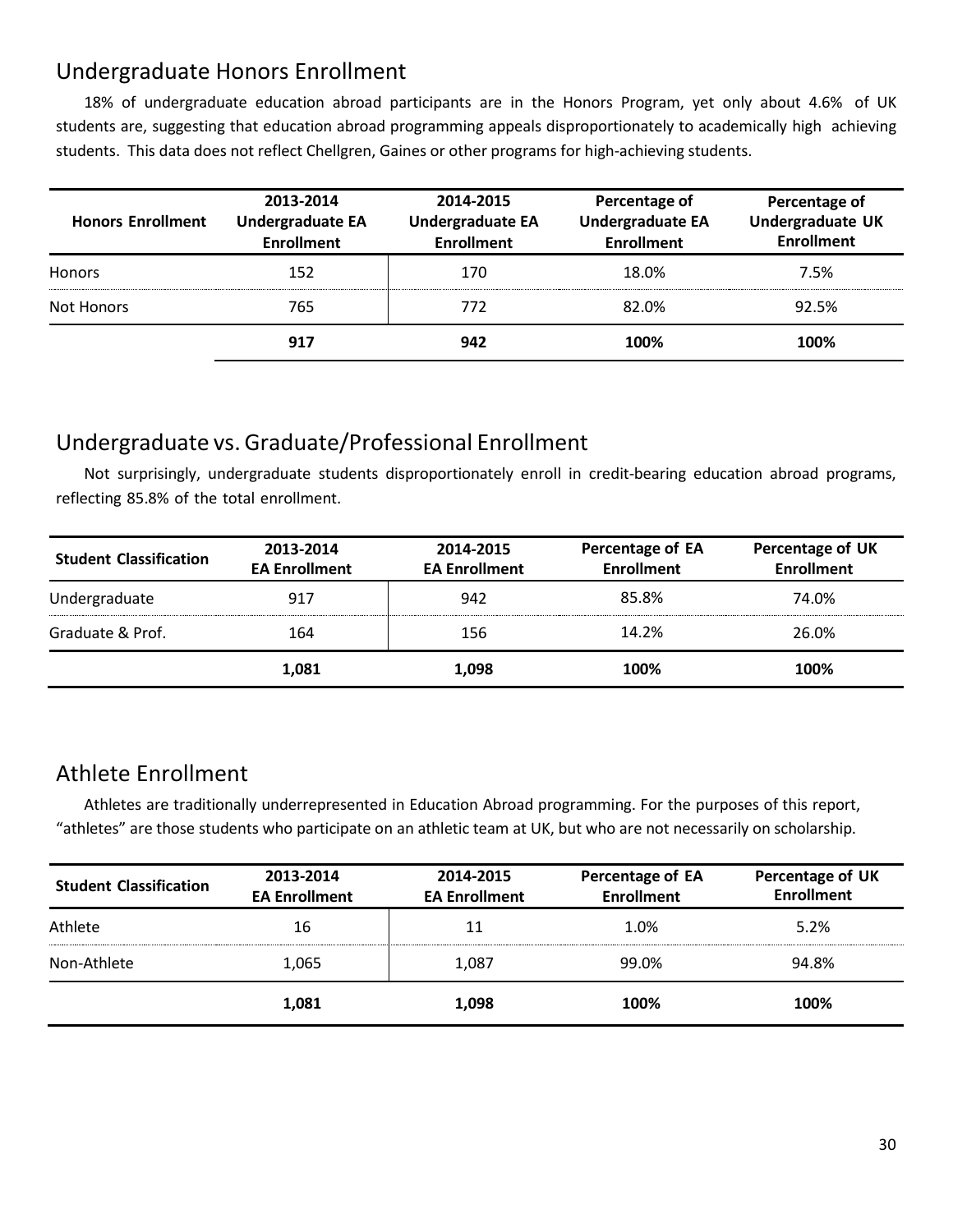#### <span id="page-31-0"></span>Disabled Student Enrollment

Students with disabilities are traditionally underrepresented in Education Abroad programming. For the purposes of this report, "disabled students" are those who have registered with the UK Disability Resource Center.

| <b>Student</b><br><b>Classification</b> | 2013-2014<br><b>EA Enrollment</b> | Percentage of EA<br>2014-2015<br><b>Enrollment</b><br><b>EA Enrollment</b> |       | Percentage of UK<br><b>Enrollment</b> |
|-----------------------------------------|-----------------------------------|----------------------------------------------------------------------------|-------|---------------------------------------|
| <b>Disabled</b>                         | 39                                | 37                                                                         | 3.4%  | 2.5%                                  |
| Non-Disabled                            | 1,042                             | 1,061                                                                      | 96.6% | 97.5%                                 |
|                                         | 1,081                             | 1.098                                                                      | 100%  | 100%                                  |

#### <span id="page-31-1"></span>Veteran Enrollment

All students who have previously served in the U.S. Armed Forces are categorized as veterans. Although about % of the UK student body has veteran status, they remain underrepresented in Education Abroad programming.

| <b>Student</b><br><b>Classification</b> | 2013-2014<br><b>EA Enrollment</b> | 2014-2015<br>Percentage of EA<br><b>Enrollment</b><br><b>EA Enrollment</b> |       | Percentage of UK<br><b>Enrollment</b> |
|-----------------------------------------|-----------------------------------|----------------------------------------------------------------------------|-------|---------------------------------------|
| Veteran                                 | b                                 | 10                                                                         | 0.9%  | 1.3%                                  |
| Non-Veteran                             | 1,075                             | 1,088                                                                      | 99.1% | 98.7%                                 |
|                                         | 1,081                             | 1,098                                                                      | 100%  | 100%                                  |

#### <span id="page-31-2"></span>Singletary Scholar Enrollment

The Singletary Scholarship is the university's most prestigious undergraduate scholarship, and is awarded to exceptionally high-achieving students. Enrollment of Singletary Scholars in Education Abroad programming is already much higher than the campus proportion, but is expected to decrease in coming years as recent changes to eliminate the summer scholarship.

| <b>Student</b><br><b>Classification</b> | 2013-2014<br><b>Undergraduate EA</b><br><b>Enrollment</b> | Percentage of<br>2014-2015<br><b>Undergraduate EA</b><br><b>Undergraduate EA</b><br><b>Enrollment</b><br><b>Enrollment</b> |       | Percentage of<br>Undergraduate UK<br><b>Enrollment</b> |  |
|-----------------------------------------|-----------------------------------------------------------|----------------------------------------------------------------------------------------------------------------------------|-------|--------------------------------------------------------|--|
| Singletary                              | 44                                                        | 31                                                                                                                         | 3.3%  | 0.9%                                                   |  |
| Non-Singletary                          | 873                                                       | 911                                                                                                                        | 96.7% | 99.1%                                                  |  |
|                                         | 917                                                       | 942                                                                                                                        | 100%  | 100%                                                   |  |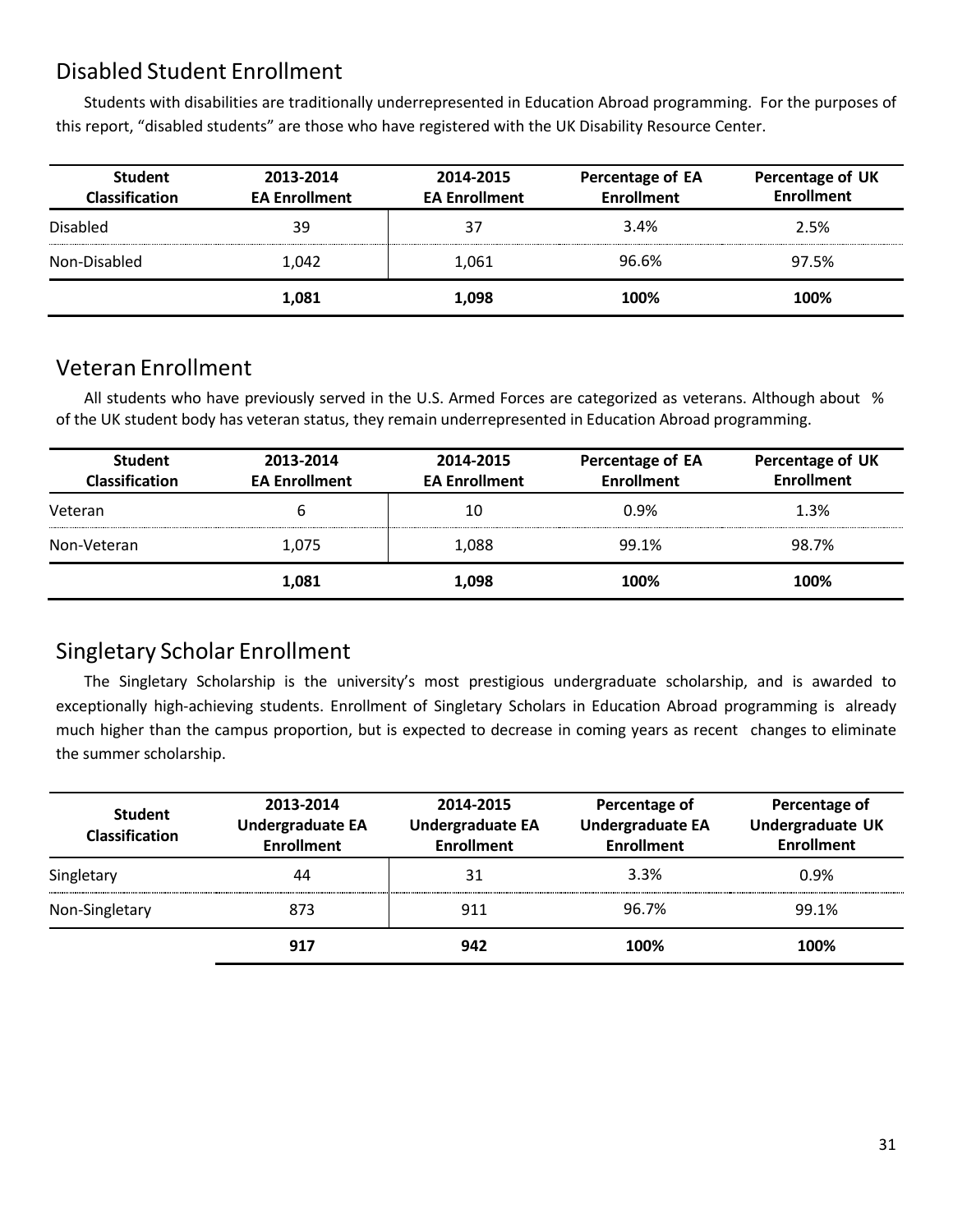#### <span id="page-32-0"></span>Pell Grant Recipient Enrollment

Students receiving Pell Grants are also eligible to apply for the Benjamin A. Gilman International Scholarship. Nonetheless, Pell Grant recipients remain underrepresented in Education Abroad programming.

| <b>Student</b><br><b>Classification</b> | 2013-2014<br><b>EA Enrollment</b> | Percentage of EA<br>2014-2015<br><b>EA Enrollment</b><br><b>Enrollment</b> |       | Percentage of UK<br><b>Enrollment</b> |
|-----------------------------------------|-----------------------------------|----------------------------------------------------------------------------|-------|---------------------------------------|
| Pell Grant Recipient                    | 121                               | 126                                                                        | 11.5% | 34.9%                                 |
| Non-Pell Grant<br>Recipient             | 960                               | 972                                                                        | 88.5% | 65.1%                                 |
|                                         | 1,081                             | 1.098                                                                      | 100%  | 100%                                  |

#### <span id="page-32-1"></span>Transfer Student Enrollment

Students who transfer from other institutions are generally underrepresented in Education Abroad enrollments. This was the case for students at UK during this academic year. Only undergraduate students are counted in this data.

| <b>Student</b><br>Classification | 2013-2014<br><b>Undergraduate EA</b><br><b>Enrollment</b> | 2014-2015<br><b>Undergraduate EA</b><br><b>Enrollment</b> | Percentage of<br><b>Undergraduate EA</b><br><b>Enrollment</b> | Percentage of<br>Undergraduate UK<br><b>Enrollment</b> |  |
|----------------------------------|-----------------------------------------------------------|-----------------------------------------------------------|---------------------------------------------------------------|--------------------------------------------------------|--|
| <b>Transfer Student</b>          | 101                                                       | 111                                                       | 11.8%                                                         | 15.9%                                                  |  |
| Non-Transfer Student             | 816                                                       | 831                                                       | 88.2%                                                         | 84.1%                                                  |  |
|                                  | 917                                                       | 942                                                       | 100%                                                          | 100%                                                   |  |

#### <span id="page-32-2"></span>Chellgren Fellow Enrollment

The Chellgren Fellowship is a highly selective honor conferred on high achieving undergraduate students. The program aims to cultivate academic achievement through extracurricular experiences and scholarship advising. Nearly 2% of undergraduate Education Abroad participants were Chellgren Fellows- much higher than the campus proportion.

| <b>Student</b><br><b>Classification</b> | 2013-2014<br><b>Undergraduate EA</b><br><b>Enrollment</b> | 2014-2015<br><b>Undergraduate EA</b><br><b>Enrollment</b> | Percentage of<br><b>Undergraduate EA</b><br><b>Enrollment</b> | Percentage of<br><b>Undergraduate UK</b><br><b>Enrollment</b> |  |
|-----------------------------------------|-----------------------------------------------------------|-----------------------------------------------------------|---------------------------------------------------------------|---------------------------------------------------------------|--|
| Chellgren Fellow                        | 21                                                        |                                                           | 1.8%                                                          | 0.3%                                                          |  |
| Non-Chellgren Fellow                    | 896                                                       | 925                                                       | 98.2%                                                         | 99.7%                                                         |  |
|                                         | 917                                                       | 942                                                       | 100%                                                          | 100%                                                          |  |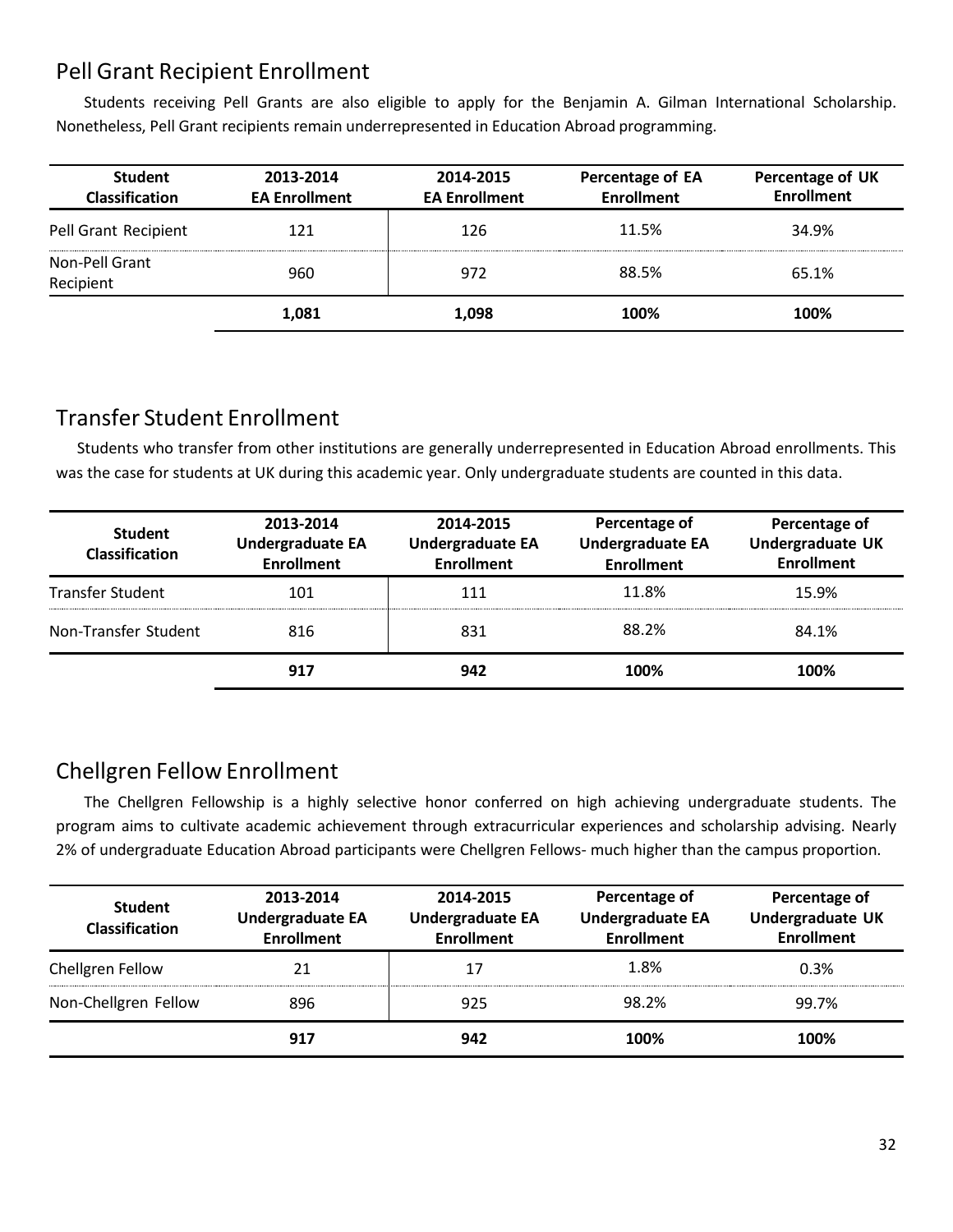## BENCHMARK INSTITUTIONS, OPEN DOORS 2012-2013

<span id="page-33-0"></span>The University of Kentucky ranks last among our benchmark institutions with regard to education abroad participation. Among the nearly 900 institutions reporting education abroad enrollment data to the Institute of International Education for the 2014 report (based on 2012-2013 enrollment data), UK ranks at 79. At the top among our benchmarks, the University of Minnesota – Twin Cities sends more than three times as many students abroad as the University of Kentucky. Note: The IIE Open Doors Report has different reporting guidelines (i.e., non-degree seeking students, international student participation, etc.).

| 2014 Nat.<br>Rank | Institution                                   | <b>Student Body</b><br>Population | <b>EA Enrollment</b><br>2011-2012 | <b>EA Enrollment</b><br>2012-2013 | % Change  |
|-------------------|-----------------------------------------------|-----------------------------------|-----------------------------------|-----------------------------------|-----------|
| 4                 | University of Minnesota - Twin Cities         | 51,147                            | 2,508                             | 2,555                             | 1.9%      |
| 5                 | Michigan State University                     | 50,085                            | 2,380                             | 2,514                             | 5.6%      |
| 6                 | University of Michigan - Ann Arbor            | 43,625                            | 2,060                             | 2,365                             | 14.8%     |
| 7                 | <b>Ohio State University</b>                  | 64,868                            | 1,716                             | 2,255                             | 31.4%     |
| 9                 | University of Wisconsin - Madison             | 43,193                            | 2,149                             | 2,157                             | 0.4%      |
| 15                | University of Florida                         | 51,725                            | 1,991                             | 2,036                             | 2.3%      |
| 26                | University of North Carolina - Chapel<br>Hill | 29,135                            | 1,644                             | 1,682                             | 2.3%      |
| 42                | University of Iowa                            | 31,387                            | 1,227                             | 1,248                             | 1.7%      |
| 44                | University of Missouri - Columbia             | 35,441                            | 1,371                             | 1,209                             | $-11.8\%$ |
| 48                | University of Arizona                         | 42,236                            | 1,082                             | 1,193                             | 10.3%     |
| 52                | University of California - Davis              | 35,415                            | 1,324                             | 1,127                             | $-14.9%$  |
| 79                | University of Kentucky                        | 28,435                            | 845                               | 852                               | 0.8%      |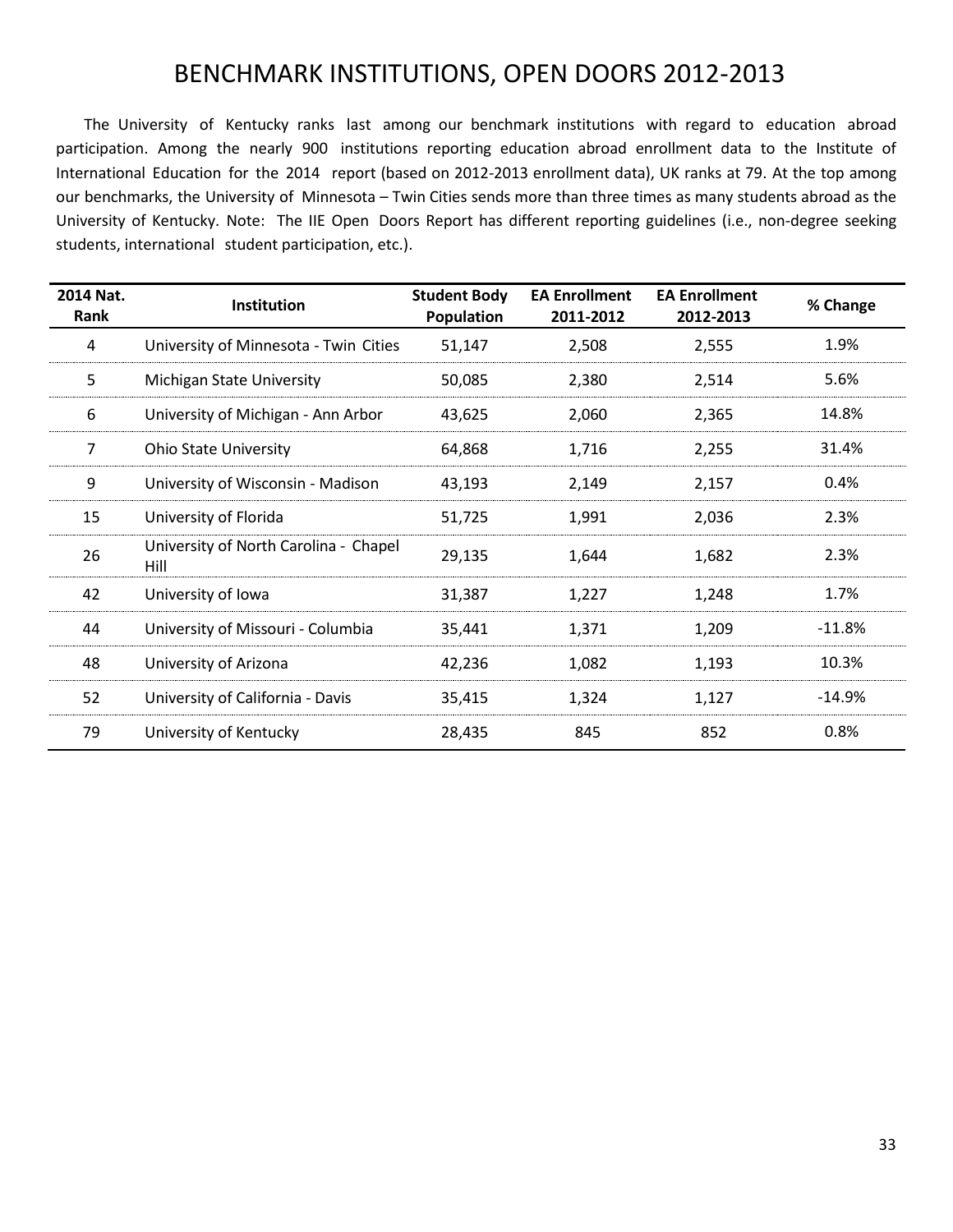# <span id="page-34-0"></span>SOUTHEASTERN CONFERENCE INSTITUTIONS, OPEN DOORS 2012-2013

The University of Kentucky ranks ninth among the fourteen institutions of the Southeastern Conference. At the top among SEC schools, Texas A&M University sends more than twice as many students abroad as the University of Kentucky. Because of a consortium agreement, students at any SEC school can study abroad on programs at any other SEC school at the in-state tuition rate.

| 2014 Nat.<br>Rank | <b>Institution</b>                         | <b>Student Body</b><br><b>Population</b> | <b>EA Enrollment</b><br>2011-2012 | <b>EA Enrollment</b><br>2012-2013 | % Change |
|-------------------|--------------------------------------------|------------------------------------------|-----------------------------------|-----------------------------------|----------|
| 8                 | Texas A&M University                       | 58,577                                   | 2,009                             | 2,254                             | 12.2%    |
| 15                | University of Florida                      | 51,725                                   | 1,991                             | 2,036                             | 2.3%     |
| 17                | University of Georgia                      | 35,197                                   | 1,991                             | 2,014                             | 1.2%     |
| 36                | University of South Carolina -<br>Columbia | 39,972                                   | 1,014                             | 1,299                             | 28.1%    |
| 44                | University of Missouri - Columbia          | 35,441                                   | 1,371                             | 1,209                             | $-11.8%$ |
| 64                | <b>Auburn University</b>                   | 25,912                                   | 1,024                             | 973                               | $-5.0%$  |
| 65                | University of Tennessee - Knoxville        | 27,410                                   | 980                               | 970                               | $-1.0%$  |
| 69                | University of Alabama                      | 36,155                                   | 1,126                             | 949                               | $-15.7%$ |
| 79                | University of Kentucky                     | 28,435                                   | 845                               | 852                               | 0.8%     |
| 92                | Vanderbilt University                      | 12,686                                   | 745                               | 749                               | 0.5%     |
| 108               | University of Arkansas - Main<br>Campus    | 26,301                                   | 563                               | 667                               | 18.5%    |
| 116               | Louisiana State University                 | 30,451                                   | 536                               | 618                               | 15.3%    |
| 160               | University of Mississippi - Main<br>Campus | 20,112                                   | 592                               | 476                               | 12.2%    |
| 397               | Mississippi State University               | 20,138                                   | 200                               | 185                               | 2.3%     |